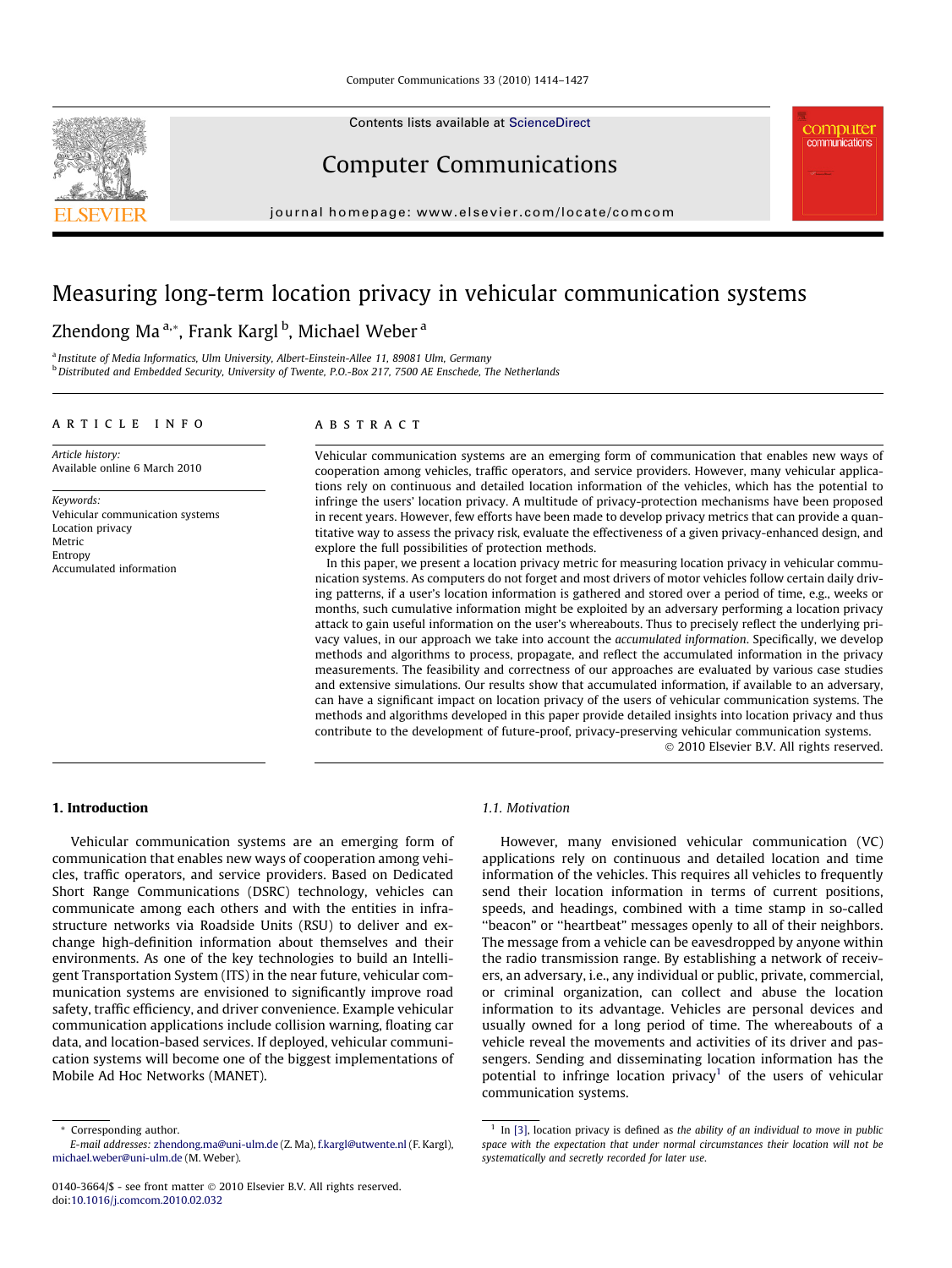Privacy issues in vehicular communication systems have been identified in recent years and a number of privacy-protection mechanisms have been proposed [\[20,26,6,28,16\]](#page-13-0). Clearly, without proper privacy protection, vehicular communication systems pose a severe privacy threat to potential users.

Nevertheless, to assess a system's ability to preserve the users' location privacy and to evaluate the effectiveness of any protection mechanism, a metric for measuring the level of users' location privacy is crucial and indispensable. In other words, a location privacy metric that numerically expresses privacy will be a more precise and rigorous way to reflect the provided privacy level than just stating that a system provides ''adequate privacy". For example, we need a metric to tell us that a user's privacy level has been increased by 20% after applying one of the protection mechanisms. Furthermore, privacy does not come for free. Privacy-protection mechanisms usually have side-effects in terms of communication and computation overhead [\[7\]](#page-13-0) and deployment cost. In addition, privacy requirements are among a set of requirements for vehicular communication systems [\[29\],](#page-13-0) which are sometimes conflicting, e.g., the need for strong identification for authentication and accountability versus the need for anonymity for privacy. This determines that future vehicular communication systems will have to consider and harmonize a conglomeration of requirements from different stakeholders. Therefore, a privacy metric can greatly contribute to an overall system design process that balances and optimizes various requirements and finds the best privacy protection available.

However, so far the main focus in the literature is on the development of privacy-protection mechanisms. In contrast, the effort to develop an appropriate metric that reflects the underlying level of location privacy of the users of vehicular communication systems has been overlooked at large. Hence the privacy values related to location privacy cannot be quantitatively and explicitly expressed. Consequently, the usefulness of any given privacy-protection mechanisms cannot be rigorously evaluated, the trustworthiness and the privacy risks of future vehicular communication systems cannot be strictly assessed, and the range of possible protection methods cannot be fully explored.

#### 1.2. Problem statement

In our previous work [\[23\],](#page-13-0) we proposed a trip-based location privacy metric to measure the level of location privacy of individual users of vehicular communication systems. We identified that the most privacy-relevant location information in vehicular communication systems is the origin and destination of a vehicle  $trip<sub>i</sub><sup>2</sup>$  which reveal the driver's identity and social activities and are susceptible to a number of attacks such as home identification [\[16,12\]](#page-13-0) and inference attack [\[21\]](#page-13-0). Based on the observation that the uncertainty of a potential adversary and a user's privacy level are indeed two sides of the same coin, the metric measures the level of location privacy as the linkability of vehicle trips to the individuals who generate them. Taking an information-theoretic approach, the uncertainty in the linkability is expressed in probabilities and quantified into entropy. To be able to take meaningful measurements on dynamic and continuous systems like vehicular communication systems, we introduced the concept of a snapshot. A snapshot limits the privacy-related information to an arbitrary defined period of time such that we can base our measurements on a set of stable and confined information. Section [2](#page-2-0) gives a more detailed description of our previous work.

However, our previous work only considers a single snapshot. To precisely reflect the level of location privacy, it is reasonable to assume that information available to an adversary is not limited to only a short period of time. Instead, it is reasonable to assume that a determined adversary will do its best to obtain as much information as possible and to decrease the uncertainty of the obtained information. Thus the adversary will take advantage of the accumulated information, i.e., privacy-related information captured for a long period of time, e.g., weeks or months.

To reflect such assumption in our metric, we need to take time into consideration and measure location privacy in a longterm perspective. Hence, instead of one single snapshot, now the metric should be able to base its measurements on multiple snapshots, i.e., a sequence of snapshots taken at successive times with equal interval among them. Measurements based on multiple snapshots should reflect the impact of the accumulated information on the level of location privacy in vehicular communication systems. Intuitively, the more information an adversary obtains, the easier it can draw conclusions with less uncertainties.

For measuring long-term location privacy, several issues need to be addressed such as the challenges to model, process, and reflect the accumulated information in the privacy measurements.

#### 1.3. Contribution

The relation and the impact of the accumulated information on location privacy have not been investigated previously. In this paper, we identify and address this issue by extending the current location privacy metric to take into account accumulated information. Therefore, the metric will become more precise to reflect location privacy of the users of vehicular communication systems. Our contributions in this paper are:

- to develop methods to model accumulated information,
- to design approaches and algorithms to process, propagate, and reflect the accumulated information in location privacy measurements,
- to devise approaches to evaluate the feasibility and correctness of our approaches by various case studies and extensive simulations.

Notice that this paper includes significant extensions of our previous conference paper [\[24\].](#page-13-0) In the extensions, we develop a heuristic algorithm to propagate and reflect accumulated information in the metric under extremely dynamic situations. We further evaluate the feasibility of the heuristic algorithm by extensive simulations. With the heuristic algorithm, the location privacy metric is more robust in processing accumulated information and thus more precise to reflect long-term location privacy. Moreover, due to the heuristic algorithm's ability to process accumulated information under dynamic situations, we gain more insights into location privacy, which contributes to the design of future-proof, privacy-preserving vehicular communication systems.

In the remainder of this paper, Section [2](#page-2-0) gives the background information on the basics of the trip-based location privacy metric. Section [3](#page-2-0) describes the method to model accumulated information in multiple snapshots. Section [4](#page-3-0) introduces two exact approaches to process and reflect accumulated information in the metric. Section [5](#page-5-0) evaluates the two approaches by case studies and simulations. Section [6](#page-8-0) presents the heuristic algorithm followed by the corresponding feasibility evaluation in Section [7](#page-9-0). Section [8](#page-12-0) discusses the related work, followed by the conclusion in Section [9](#page-12-0).

 $2$  In [\[18\],](#page-13-0) a vehicle trip is defined as a trip by a single privately operated vehicle (POV) regardless of the number of persons in the vehicle.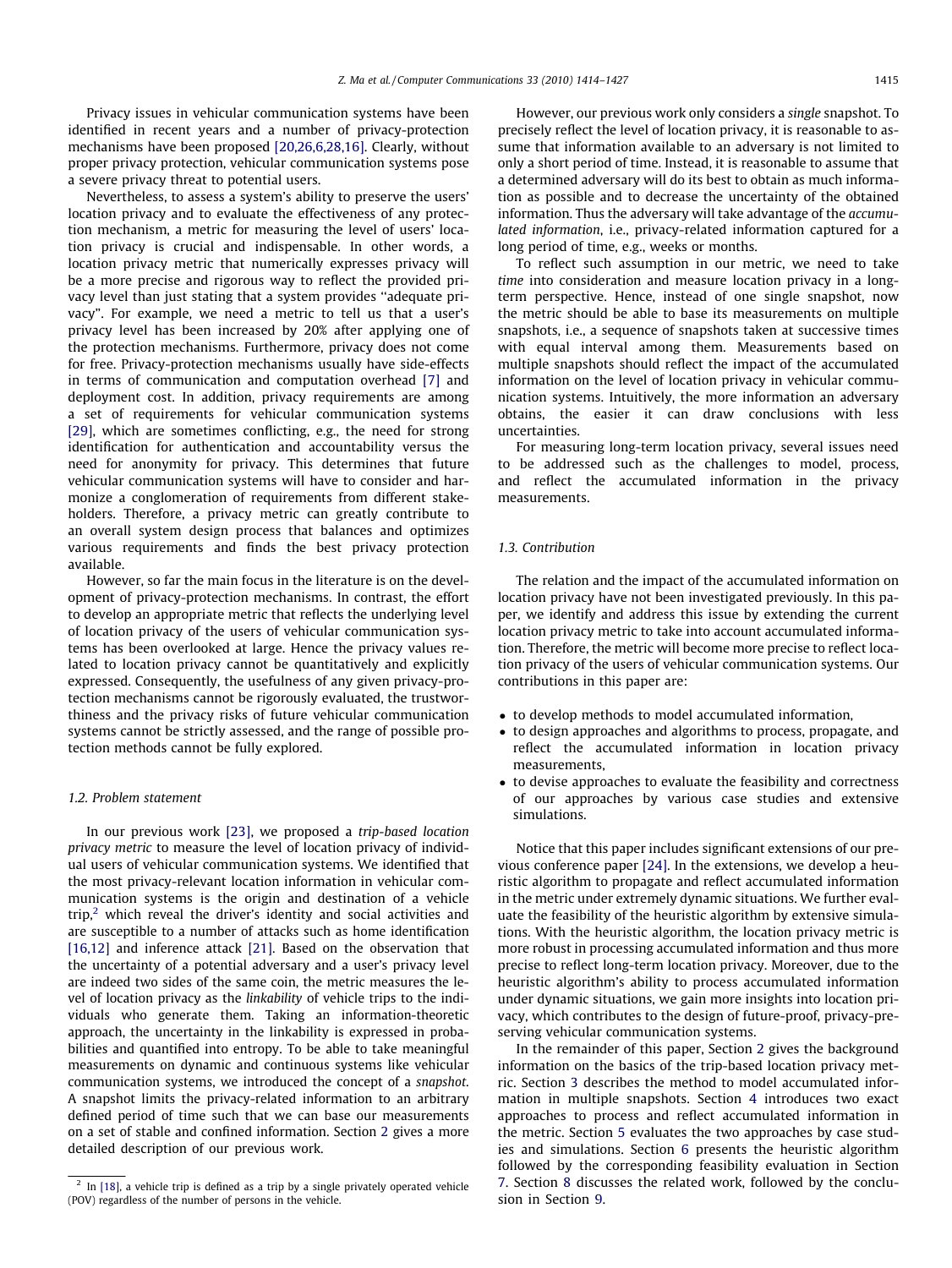### <span id="page-2-0"></span>2. Metric fundamentals

This section provides the necessary background information on the trip-based location privacy metric introduced in [\[23\].](#page-13-0)

In vehicular communication systems, each time a vehicle sends a message, it reveals its location in the system. Although there are different levels of granularities, the location information in vehicular communication systems can be categorized into three types, i.e., single locations, tracks, and trips. A single message reveals a single location of a vehicle. A track reveals a vehicle's movement in space and time. To obtain the information on tracks, an adver-sary can use various algorithms and methods [\[34,14,11\]](#page-13-0) to "link the dots", i.e., to track a segment of a vehicle's movement by linking the messages belong to the same vehicle. Due to uncertainty, the relation of the messages and the tracks are commonly expressed in probabilities. If an adversary can follow a vehicle from end to end, i.e., from origin to destination, the adversary obtains the information on vehicle trips. Location information only becomes privacy-relevant if it can be linked to identifiable individuals. Since for privacy concerns vehicles are very likely to use pseudonyms in communications [\[25,22\]](#page-13-0), information on single locations and tracks will be less privacy-sensitive than the information on trips, which can be used to infer an individual's identity and activities.

To measure privacy, we let the metric capture the information on trips and individuals in an arbitrary defined area and time period. Hence the metric virtually takes a ''snapshot" of the dynamic vehicular communication systems. The information captured in the snapshot is then modeled in a weighted tripartite graph, shown in Fig. 1. The graph contains three distinct sets of vertices, i.e., I, O, and D, which represent Individuals, Origins and Destinations of the trips. An adversary's knowledge on the linkability of an individual to a set of trips is expressed in probability distributions. The probabilities are used as the weights on the directed edges. For example,  $p_{ik}$  is a weight on an edge  $(v_i, v_k)$  between the vertices  $v_i$  and  $v_k$ .

For an individual to make a trip (e.g.,  $o_1 \rightarrow d_1$ ), he or she must start from one of the origins, e.g.,  $i_1$  from  $o_1$ . If the trip from  $o_1$  ends at one of the destinations, it must be possible to link  $i_1$  to  $d_1$  as well. Due to the uncertainty in the information, there can be many of such possible linkings among the vertices. A closed walk or a cycle starting from a vertex  $i_s$  and passing vertices  $\{o_j, d_k\}$  in the graph has the semantics of  $i_s$ 's probability  $p_{ik}$  to make a trip with origin  $o_i$  and destination  $d_k$ . By collecting all cycles connected to a particular individual in the graph, we can extract the probability distribution of the linkability of that individual to a set of trips. The probability distribution can be graphically expressed as a hub-and-spoke structure, shown in Fig. 2. The last spoke with





Fig. 2. Extracted probability distribution as hub-and-spoke.

probability  $p^c$  in the clock-wise order denotes the probability of an individual not making any trips, i.e., ''staying at home".

Using the notations specified by the tripartite graph (see Fig. 1), the normalized probabilities  $\hat{p}_{ik}$  on each of the spokes are calculated as

$$
\hat{p}_{jk} = \frac{p(i_s, o_j)p(o_j, d_k)p(d_k, i_s)}{\sum_{j=1}^{m}\sum_{k=1}^{m}p(i_s, o_j)p(o_j, d_k)p(d_k, i_s)}(1 - p^c)
$$

where  $p(i_s, o_i)p(o_i, d_k)p(d_k, i_s)$  is the product of the three probabilities on the cycle with vertices  $i_s$ ,  $o_j$ ,  $d_k$ . The rest of the equation normalize the probability distribution to 1. The complementary probability  $p^c$  is calculated as

$$
p^c = 1 - \sum_{j=1}^m p(i_s, o_j)
$$

Applying Shannon's entropy [\[31\]](#page-13-0), we can quantify the uncertainty in the information about  $i_s$  in entropy as

$$
H(i_s) = -\Biggl(\sum_{j=1}^m\,\sum_{k=1}^m \hat{p}_{jk}log\bigl(\hat{p}_{jk}\bigr) + p^c\,log(p^c)\Biggr)
$$

where the logarithm is taken to base 2 to have a unit of bit.  $H(i<sub>s</sub>)$  is used as a quantitative measure of  $i<sub>s</sub>$ 's level of location privacy. The privacy level is directly proportional to the value of entropy, i.e., the higher the entropy, the higher the privacy level, and vice versa. Entropy reaches its maximum if all trips are equally probable. For a snapshot with  $m^2$  O/D pairs, the maximum entropy for each individuals in the snapshot is

$$
H_{\text{max}} = \log(m^2 + 1)
$$

with 1 accounting for the individual not making any trips [\[23\]](#page-13-0).

#### 3. Accumulated information

Using snapshots enables us to capture privacy-relevant information from vehicular communication systems, which are continuous and dynamic in nature. However, privacy measurements based on a single snapshot only reflect the privacy values in a short period of time. It is reasonable to assume that a determined adversary will collect as much information as possible over a long period of time to work for its advantage. Intuitively, information accumulated over time should help to reveal more facts about the individuals and their vehicle movements.

To reflect this more realistic assumption on the adversary, instead of one snapshot, we extend the metric to include consecutive snapshots. Thus the metric yields measurements on ''multiple snapshots". In a single snapshot, the information needed for measuring each individual can be represented by a hub-and-spoke Fig. 1. Snapshot information modeled in weighted tripartite graph. structure shown in Fig. 2. When more snapshots are added to the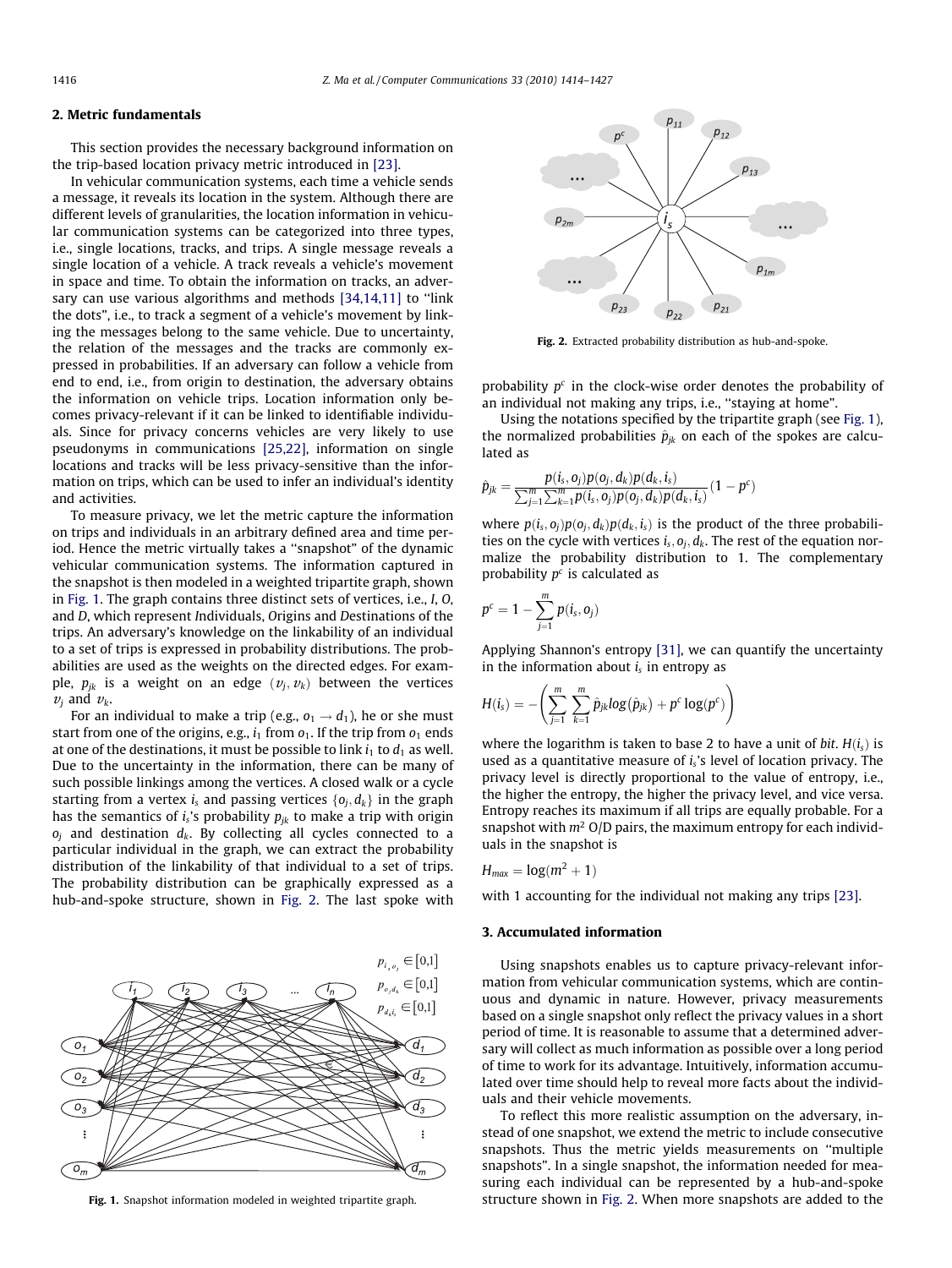<span id="page-3-0"></span>metric, we can imagine that the information related to an individual i becomes a sequence of hub-and-spoke structures ordered in time as shown in Fig. 3. Notice that only one individual is shown in Fig. 3. But we can imagine that for each of the individuals captured in the snapshots, we can extract the information and build a similar sequence of hub-and-spoke structures. For simplicity in formulations, we will only consider one individual  $i$  in the rest of the paper. The same formulas and procedures are applicable to any of the other individuals captured in the snapshots. However, in our future work, we will further investigate the interrelations among individuals and their impacts on the level of location privacy.

There are several observable characteristics of the consecutive hub-and-spoke structure (in Fig. 3) and the accumulated information contained within. First, i can be linked to different trips from snapshot to snapshot. The differences are in the number, as well as the origins and destinations of the trips. We name the assortment of trips related to i in a snapshot a trip constellation. Second, the accumulated information has two dimensions, i.e., the one extends into the diversity of trip constellations, and the other extends along the timeline. Third, given the fact that many individuals use vehicles to fulfill demands on activities on a daily basis [\[1\],](#page-13-0) accumulated information is likely to contain an individual's trip patterns, i.e., regularly occurring trips with the same origins and destinations. By same trip we mean two or more trips have the same origin and destination, e.g., the same garage, parking lot, or street parking space, etc.

To model accumulated information in multiple snapshots, we represent the hub-and-spoke structure in a more compact way. Let S be the set of all snapshots and let  $T$  be the set of all trips considered for an individual *i*, then snapshot  $S_t$  reflects the relation of *i* to a set of trips at the time period  $t$ . We define  $S_t$  to be

$$
S_t := \left\{ (T_k, p_k) | T_k \in T, p_k \in ]0, 1], \sum_k p_k = 1, k = 1, \ldots, n_t \right\}
$$
 (1)

where  $(T_k, p_k)$  is a tuple in which  $T_k$  denotes a specific trip (i.e., the kth trip) and  $p_k$  is the corresponding probability of that trip. Only trips with probabilities bigger than 0 are assigned to i. As trip constellations can vary in snapshots, we denote the number of possible trips at t by a variable  $n_t$ . For the tth snapshot, each  $T_k$  represents a spoke and each  $p_k$  represents the corresponding probability on that spoke. For simplicity, the last spoke denoting the probability of an individual ''staying at home" is also represented as one of the trips. As the metric uses entropy to quantify the uncertainty in the infor-mation (cf. Section [2\)](#page-2-0), the calculation of entropy of  $i$  at time  $t$  can be simplified as



where  $p_k$  is the probability of the kth trip in  $S_t$ .

Consider a simple example in Table 1. We have five consecutive snapshots of an individual *i*,  $t = 1, \ldots, 5$ . In the 1st snapshot, *i* is probable to make one of the trips  $\{T_1, T_2, T_3, T_4\}$  with corresponding probabilities given in the table. In the 2nd snapshot,  $i$  is observed to make a new trip  $T_5$ . In the 4th and 5th snapshot,  $T_3$ disappears from the observation. For clarity, non-existing trips (or tuples) are shown as blanks in the table. The probabilities show the adversary's information on the linkability of the vehicle trips to a particular individual over time. However, only one trip at each time (i.e., each row in the table) has actually happened.

Now imagine that the 6th snapshot is captured. Without considering snapshots accumulated in the past, the information contained in  $S_6$  represents the highest uncertainty because all trips are equally probable. However, if we also take into account the five already existing snapshots, our intuition tells us that the historical data might provide us with some useful information.

Based on the observed characteristics, we are aware that to include accumulated information in the metric, we need approaches to process the information contained in the snapshots, propagate such information along the timeline to the following snapshots, and reflect the information in the measurement results.

#### 4. Measurements based on multiple snapshots

In this section, we propose two approaches to measure location privacy in multiple snapshots. Specifically, the existing trip-based location privacy metric is extended from a single snapshot to multiple timely-ordered snapshots. The extension to multiple snapshots takes into account the impact of accumulated information on location privacy.

#### 4.1. Frequency based approach

One way to ''learn from the past" is to check whether the same trip has already been observed. Normally vehicle trips have some patterns. For example, we might drive from home to work on a daily basis. Hence the information on the frequency of a particular trip in the past gives hints on how probable the same trip will be repeated in a later point in time. For this we define an auxiliary variable  $f_k^t$  that counts how often trip  $T_k$  has been linked to i over all snapshots up to time t, i.e.,  $f_k^t = |\{S_i | S_i \in S, i = 1, 2, \ldots, t\}$  $\exists (T_k, p_k) \in S_i$ . For example, in Table 1, at time  $t = 6$ ,  $T_1$  has occurred 6 times so  $f_1^6 = 6$ , whereas  $f_3^6 = 4$  holds. Then the frequency-adjusted snapshot  $\widehat{S}_t^f$  of snapshot  $S_t = \{(T_k, p_k) | \ldots \}$  can be calculated as

$$
\widehat{S}_t^f = \{ (T_k, \alpha p_k f_k^t), \ k = 1, 2, \dots, n_t \}
$$
\n(3)

where  $\alpha = 1/\sum_{k} p_{k} f_{k}^{t}$  is a normalization constant calculated by requiring that all probabilities in  $\widehat{S}_{t}^{f}$  sum up to 1. Consequently, the frequency-adjusted  $S_6$  is

Table 1 A simple example with six consecutive snapshots of i.

|         | Т1  | T,  | T <sub>3</sub> | $T_{4}$ | T <sub>5</sub> |
|---------|-----|-----|----------------|---------|----------------|
| $t=1$   | 0.2 | 0.2 | 0.3            | 0.3     |                |
| $t=2$   | 0.2 | 0.2 | 0.3            | 0.2     | 0.1            |
| $t = 3$ | 0.2 | 0.1 | 0.3            | 0.2     | 0.2            |
| $t=4$   | 0.2 | 0.3 |                | 0.2     | 0.3            |
| $t=5$   | 0.2 | 0.2 |                | 0.3     | 0.3            |
| $t=6$   | 0.2 | 0.2 | 0.2            | 0.2     | 0.2            |

 $i$  in  $1<sup>st</sup>$  Snapshot

Fig. 3. Multiple snapshots of *i* in timely-ordered sequence.

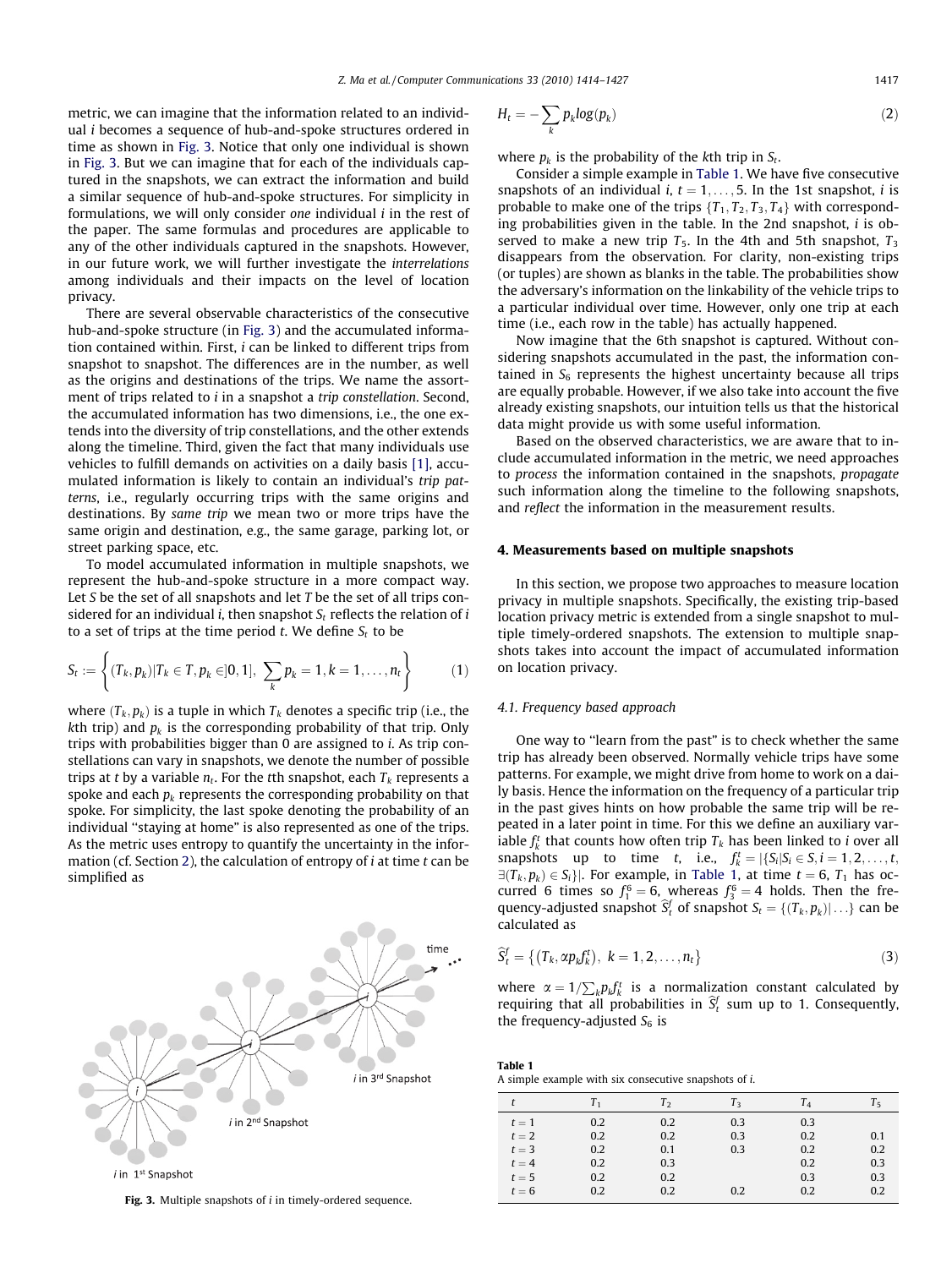<span id="page-4-0"></span> $\widehat{S}_{6}^{f}\approx\{\left(T_{1},0.22\right),\left(T_{2},0.22\right),\left(T_{3},0.15\right),\left(T_{4},0.22\right),\left(T_{5},0.19\right)\}$ 

Comparing  $\hat{S}_6$  with  $S_6$ , the probability distribution changes from equal to unequal. The corresponding entropy calculated by [\(2\)](#page-3-0) is also decreased from 2.32 for  $S_6$  to 2.31 for  $\widehat{S}_6$ , i.e., the accumulated information helps to slightly reduce the uncertainty of the current information.

However, using only the frequency of a particular trip does not consider the actual probability of that trip in each snapshot. Therefore, we lose information if we use only frequencies to adjust a snapshot. For example, in [Table 1,](#page-3-0) though  $T_1$  and  $T_4$  have the same value of  $f_k^t$ ,  $T_4$  has a higher average probability than  $T_1.$  To also include actual probability values in the frequency-adjustment, we rewrite [\(3\)](#page-3-0) as

$$
\widehat{S}_t^w = \left\{ (T_k, \alpha p_k w_k^t), k = 1, 2, \dots, n_t \right\}
$$
 (4)

in which we replace  $f_k^t$  by the average probability of the same trip, i.e.,  $w_k^t = (\sum_i p_k^i)/f_k^t$  for  $i = 1, 2, ..., t$ . The normalization constant  $\alpha$ is changed to  $\alpha = 1/\sum_{k} p_{k}w_{k}^{t}$ , accordingly. The probability of a non-existing trip (e.g.,  $T_5$  at  $t = 1$ ) is treated as 0, so the equation can be kept in a generic form. Using (4),  $\tilde{S}_6^w$  turns out to be

$$
\tilde{S}_6^w \approx \{(T_1, 0.18), (T_2, 0.18), (T_3, 0.24), (T_4, 0.21), (T_5, 0.19)\}
$$

with an entropy value of 2.31. The result again shows that accumulated information, in terms of average probabilities of specific trips, can change the current probability distribution and thus modify the level of uncertainty. Furthermore, the result reflects the value of probabilities of the trips in the past. For example,  $T_3$  has the highest probability because it has been associated with high probabilities in the past (i.e., 0.3 at  $t = 1, 2, 3$ ). On the other hand, even though  $T_1$  and  $T_2$  appear at all snapshots, the relatively low probabilities in the past cause these two trips to have the lowest value in the probability distribution of  $\bar{S}_6^w$  (i.e., both are 0.18). A more extensive evaluation of this approach will be given in Section [5.](#page-5-0)

#### 4.2. Bayesian approach

Our second approach to process, propagate, and reflect the accumulated information is to use the Bayesian method to infer information from the historical data.

#### 4.2.1. Bayesian method

In principle, Bayesian method uses evidence to update a set of hypotheses expressed numerically in probabilities. The core of Bayesian method is the Bayes' theorem. Let  $h_k$  be the kth hypothesis of a complete set of hypotheses  $H<sup>3</sup>$  the Bayes' theorem can be written as a function of  $h_k$  as

$$
P(h_k|E) = \frac{P(E|h_k)P(h_k)}{\sum_k P(E|h_k)P(h_k)}\tag{5}
$$

in which E is the evidence.  $P(h_k|E)$  is the posterior probability of  $h_k$  because it is the conditional probability of  $h_k$  given the evidence E.  $P(E|h_k)$  is the conditional probability of observing the evidence E if the hypothesis  $h_k$  is true.  $P(h_k)$  is the prior probability of  $h_k$  because it is the probability of  $h_k$  before it is updated by E. The denominator in  $(5)$  is the sum of probabilities of observing the evidence E under all possible hypotheses.

The above description accounts for updating the hypotheses once. When applying Bayes' theorem to situations in which hypotheses are continuously updated by new evidence, the following steps are usually involved:

- Initially define an exhaustive and mutually exclusive hypotheses  $H^0$ .
- Before receiving new evidence E, generate a prior hypotheses  $H^-$ .  $H^-$  is the same as  $H^0$  before the first update.
- After receiving the evidence E, calculate the posterior hypotheses  $H^+$  using (5).  $H^+$  will be used as the prior hypotheses  $H^$ for the next update.

In Bayesian method, the initial hypotheses can be subjective, i.e., we can assign probabilities to a hypotheses according to some preliminary knowledge. If there are enough evidence, the hypotheses will eventually be updated towards the objective truth.

The characteristics of the modeled accumulated information make it appropriate to apply Bayesian method. Specifically,  $S_t$  contains a set of possible trips and the corresponding probabilities. Each of the trips can be regarded as a hypothesis of an individual making that trip.  $S_t$  includes all the possible trips and only one of them can be true. Therefore, the hypotheses are complete and mutually exclusive. The corresponding probabilities in the snapshots are the evidence of those trips from observations. At each time period,  $S_t$  contains a new set of evidence, which can be used to update the hypotheses.

However, there is still an issue to be solved before we can apply Bayesian method. It is very likely that  $S_t$  contains dynamic trip constellations, e.g.,  $\{T_1, T_2, T_3, T_4\}$  in  $S_1$  and  $\{T_1, T_2, T_3, T_4, T_5\}$  in  $S_2$  (see [Table 1](#page-3-0)). The implication of such dynamics is that the set of hypotheses H will be different from snapshot to snapshot. As Bayesian method works on a fixed set of hypotheses, i.e., it does not consider adding or removing one or more hypotheses during the evidence updating process, we need a ''smart" solution to apply Bayesian method to solve this problem.

#### 4.2.2. Exact algorithm

The solution is Algorithm 1 shown below. In general, for a given snapshot at time  $t$ , the algorithm calculates the modified probability distribution for this snapshot using the Bayesian method. Specifically, for each existing snapshot  $S_j$ ,  $j = 1, 2, \ldots, t$ , the algorithm generates a prior hypotheses  $H_j^-$  and uses the probability in  $S_j$  to calculate the posterior hypotheses  $H_j^+$ . The algorithm stores each  $H_j^+$  in a belief table B. Entries in B are called Belief because they are posterior hypotheses updated by evidence that express the level of confidence of the algorithm on their ''correctness". The algorithm also keeps tracks of the latest posterior hypotheses with the same trip constellation. For example,  $S_6$  has the same trip constellation as  $S_3$  in [Table 1,](#page-3-0) so  $H_3^+$  will be the latest posterior hypotheses with exactly the same trip constellation to  $S<sub>6</sub>$ . Informally, we use  $H_j^+\!\equiv_{lph}\!\!S_i, j < i$  to denote that  $H_j^+$  is the latest posterior hypotheses of  $S_i$  in B with a trip constellation that exactly matches the one in snapshot  $S_i$ .

| <b>Algorithm 1.</b> Calculate $S_t$ using Bayesian method                        |  |  |  |  |  |  |  |
|----------------------------------------------------------------------------------|--|--|--|--|--|--|--|
| <b>Input:</b> snapshots until time $t, S_1, \ldots, S_t$                         |  |  |  |  |  |  |  |
| <b>Output:</b> snapshot at time t with modified probability distribution,        |  |  |  |  |  |  |  |
| $\widehat{S}_t$                                                                  |  |  |  |  |  |  |  |
| 1: for $i = 1$ to t do                                                           |  |  |  |  |  |  |  |
| 2: <b>if</b> found $H_i^+ \equiv_{lph} S_i$ then                                 |  |  |  |  |  |  |  |
| use $H_i^+$ as $H_i^-$<br>3:                                                     |  |  |  |  |  |  |  |
| 4:<br>else                                                                       |  |  |  |  |  |  |  |
| 5:<br>assign equal probabilities to $H_i^-$                                      |  |  |  |  |  |  |  |
| end if<br>6:                                                                     |  |  |  |  |  |  |  |
| update $H_i^-$ with the probabilities in $S_i$ , the result is $H_i^+$<br>7:     |  |  |  |  |  |  |  |
| add $H_i^+$ to B<br>8:                                                           |  |  |  |  |  |  |  |
| $9:$ end for                                                                     |  |  |  |  |  |  |  |
| 10: replace the probability distribution in $S_t$ with $H_t^+$ to obtain $S_t$ , |  |  |  |  |  |  |  |
| return $\widehat{S}_t$                                                           |  |  |  |  |  |  |  |
|                                                                                  |  |  |  |  |  |  |  |

 $3$  Notice that the notation  $H$  is conventionally used for both entropy and hypotheses. We keep the convention and assume that the meaning should be clear from the context.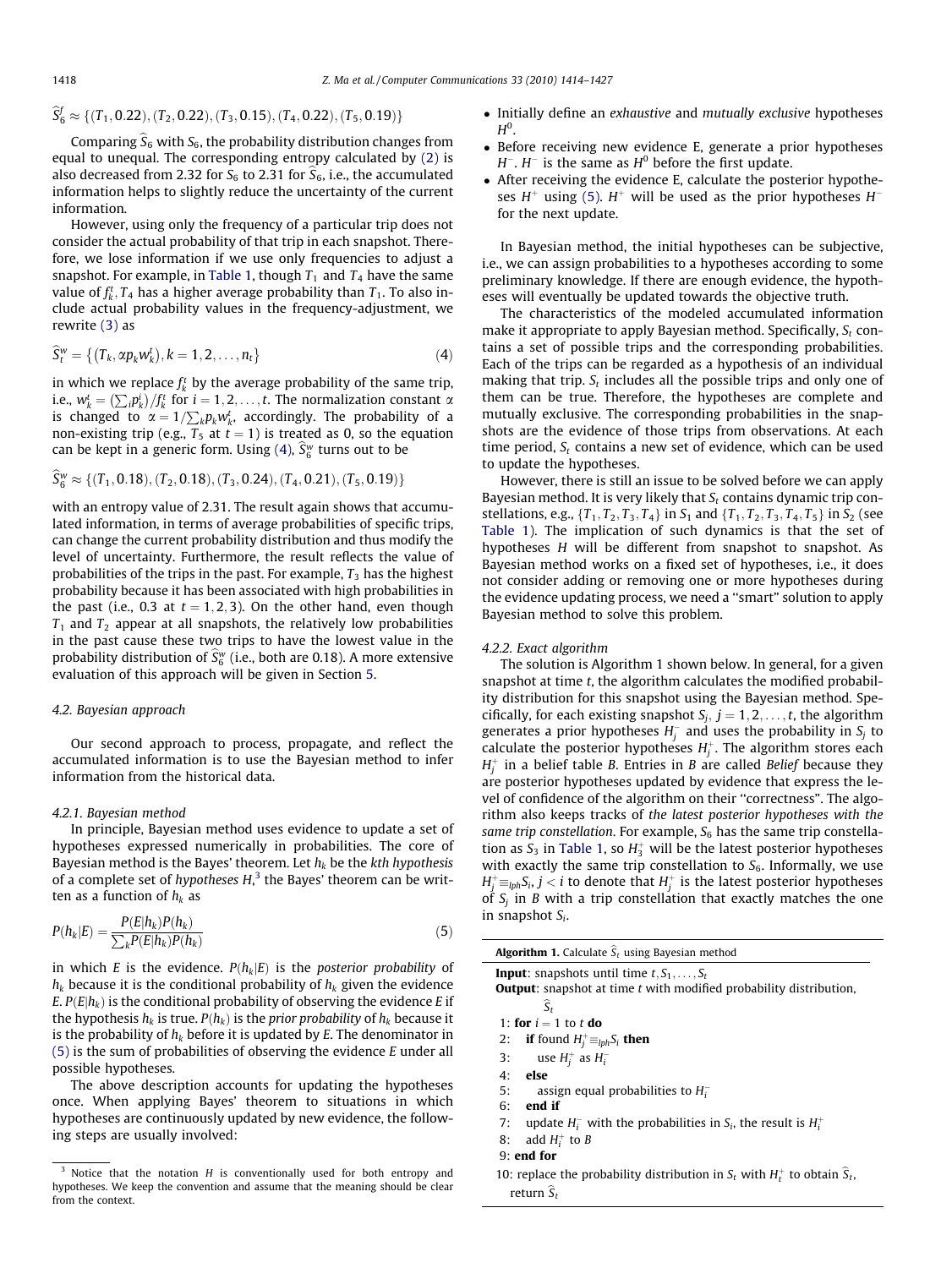<span id="page-5-0"></span>To calculate  $\hat{S}_t$ , the algorithm takes all existing snapshots up to time t. Before processing a new snapshot  $S_i$ , the algorithm first consults B for the latest posterior hypotheses with the same trip constellation as S<sub>i</sub>. If found, the posterior hypotheses  $H_j^+$  will be used as the prior hypotheses  $H_{i}^{-}$  for the current snapshot  $\dot{S}_{i}$ . If not found, the algorithm assigns  $H_i^-$  with equally distributed probabilities. The rationale is that we assign probabilities without any prejudices to the initial hypotheses, believing that the evidence will eventually update the hypotheses towards the objective truth. Then  $H_i^$ is updated by  $S_i$  to generate  $H_i^+$ . Afterwards,  $H_i^+$  is added to B. Notice that for efficiency, B only needs to keep the latest  $H^+$  with a unique trip constellation. Finally,  $H_t^+$  replaces the probability distribution in  $S_t$  to have  $\widehat{S}_t$ ,  $\widehat{S}_t$  reflects the current beliefs expressed in probabilities, which have been continuously updated by new evidence, on each of the trips in the trip constellation in  $S_t$ . In line 7 of the algorithm, when using the probabilities in  $S_i$  to update the prior hypotheses, the notions in [\(5\)](#page-4-0) can be substituted and rewritten as

$$
p_k^{H_i^+} = \frac{p_k^{S_i} p_k^B}{\sum_k p_k^{S_i} p_k^B} \tag{6}
$$

in which  $p_k^{H^+_i}$  and  $p_k^{S_i}$  are the probabilities of the kth trip in  $H_i^+$  and  $S_i$ , respectively.  $p_k^{\mathcal{B}}$  is defined as

$$
p_{k}^{B} = \begin{cases} p_{k}^{H_{j}^{+}} & \text{if } H_{j}^{+} \equiv_{lph} S_{i} \text{ found} \\ \frac{1}{n_{i}} & \text{if } H_{j}^{+} \equiv_{lph} S_{i} \text{ not found} \end{cases}
$$
(7)

in which  $p_{k}^{H_{l}^{+}}$  is the probability of the  $k$ th trip of the latest posterior hypotheses in B with the same trip constellation as  $S_i$ , and  $n_i$  is the number of trips in  $S_i$ .

We demonstrate how the algorithm works by calculating the same example from [Table 1](#page-3-0). The results at each time period are shown in Fig. 4. We also include  $H^-$  at each time period to show how they are assigned and how they are updated by S to generate  $H^+$ . For example, at  $t = 2$ , since the trip constellation of  $S_2$  appears for the first time,  $H^-$  is assigned a equal probability distribution. Look further down, at  $t = 6$ , the latest snapshot with the same trips constellation can be found at  $t = 3$ . So the posterior probabilities  $H^+$  at  $t = 3$  is copies to the prior probabilities  $H^-$  at  $t = 6$ .  $\hat{S}_6$  has the same value as  $H^+$  at  $t = 6$ 

$$
\widehat{S}_6 \approx \{ (T_1, 0.19), (T_2, 0.1), (T_3, 0.42), (T_4, 0.19), (T_5, 0.09) \}
$$

with entropy of 2.08. Comparing with the results from the frequency based approaches in Section [4.1,](#page-3-0) we witness a more dramatic change in the probability distribution, as well as a sharp decrease in entropy. The results show that Bayesian approach is more effective to reflect the impact of accumulated information

| t                          |                 |                 | $S_t$ (Evidence)  |                 |         | B (Belief) |         |      |                 |                 |         |
|----------------------------|-----------------|-----------------|-------------------|-----------------|---------|------------|---------|------|-----------------|-----------------|---------|
|                            | Т.              | Τ,              | $T_3$             | $T_{4}$         | $T_{5}$ |            | $T_{1}$ | Τ,   | $\mathcal{T}_3$ | $\mathcal{T}_4$ | $T_{5}$ |
| $t=1$                      |                 | $0.2 \quad 0.2$ | 0.3               | 0.3             |         | H          | 0.25    | 0.25 | 0.25            | 0.25            |         |
|                            |                 |                 |                   |                 |         | H*         | 0.2     | 0.2  | 0.3             | 0.3             |         |
| $t=2$                      |                 | $0.2 \quad 0.2$ | 0.3               | $0.2 \quad 0.1$ |         | H          | 0.2     | 0.2  | 0.2             | 0.2             | 0.2     |
|                            |                 |                 |                   |                 |         | H*         | 0.2     | 0.2  | 0.3             | 0.2             | 0.1     |
| $t=3$                      | $0.2 \quad 0.1$ |                 | 0.3               | $0.2 \quad 0.2$ |         | H          | 0.2     | 0.2  | 0.3             | 0.2             | 0.1     |
|                            |                 |                 |                   |                 |         | Ht         | 0.19    | 0.1  | 0.42            | 0.19            | 0.1     |
| $t=4$                      |                 | $0.2 \quad 0.3$ |                   | $0.2 \quad 0.3$ |         | H          | 0.25    | 0.25 |                 | 0.25            | 0.25    |
|                            |                 |                 |                   |                 |         |            | 0.2     | 0.3  |                 | 0.2             | 0.3     |
| $0.2 \quad 0.2$<br>$t = 5$ |                 |                 |                   | 0.3             | 0.3     | H          | 0.2     | 0.3  |                 | 0.2             | 0.3     |
|                            |                 |                 |                   |                 |         | Ht         | 0.16    | 0.24 |                 | 0.24            | 0.36    |
| $t=6$                      |                 |                 | $0.2$ 0.2 0.2 0.2 |                 | 0.2     | H          | 0.19    | 0.1  | 0.42            | 0.19            | 0.1     |
|                            |                 |                 |                   |                 |         | H*         | 0.19    | 0.1  | 0.42            | 0.19            | 0.09    |

Fig. 4. Example of Algorithm 1.

than the frequency based approaches. We will further compare and evaluate these approaches in the next section.

#### 5. Evaluation

#### 5.1. Evaluation criteria

Our goal is to evaluate whether the privacy metric, now with the extension for accumulate information, can really reflect the underlying value of user location privacy in vehicular communication systems. For this purpose, we define two use-case-based evaluation criteria. The use cases specify scenarios likely to happen in vehicular communication systems. The criteria are the expected impacts of the scenarios on user location privacy. We simulate the use cases. The simulation results will then be compared with the criteria. The results give us clues as how good the metric can be used to measure the long-term location privacy in vehicular communication systems. We define the evaluation criteria as

- 1. if an individual has irregular trips with quite different origins and destinations at each time, accumulated information should provide less or even no additional information;
- 2. if an individual has regular trip patterns, accumulated information should provide additional information. With this additional information, it should be possible to detect an individual's trip patterns.

In our metric, the uncertainty of information is quantified in entropy. A decrease in entropy indicates that additional information leads to a decrease in uncertainty, i.e., a decrease in user location privacy.

#### 5.2. Evaluation setup

We identify three parameters to have main influences on the outcome of our location privacy metric. Among them are the trip constellations in each snapshot, their corresponding probability distributions, and the number of snapshots. First, the trip constellation specifies the number of trips and their appearances observed in a snapshot. Second, the probability distribution of the corresponding trips specifies the information captured by a snapshot. Third, the number of snapshots specifies the duration of the measurement. Implicitly, it specifies the amount of accumulated information available to the metric. By specifying these parameters, we can create use cases to check whether the metric meets the evaluation criteria. The use cases are the mock-ups of scenarios in the real world. We have created a set of use cases to evaluate the metric. However, due to the page limit, we include only three selected use cases in this paper.

The first two use cases represent two opposite extremes. In the 1st use case, each of the snapshots has different trip constellations. A series of such snapshots contain irregular trips. We imagine that such scenario will happen, if either an individual makes different trips each time or the observation of an adversary is of very bad quality such that there are high confusions or uncertainties associated with the obtained information. For each snapshot, the simulation first generates a random trip index in the range of 1 to 100, then it generates the corresponding probabilities. To avoid any subjectiveness in the probability assignment, the probabilities are randomly generated from the uniform distribution. The process is repeated to generate 60 snapshots with dynamic trip constellations.

In the 2nd use case, all snapshots have the same trip constellation. However, only one trip in the constellation actually happens. Hence the snapshots contain a regular trip hidden among other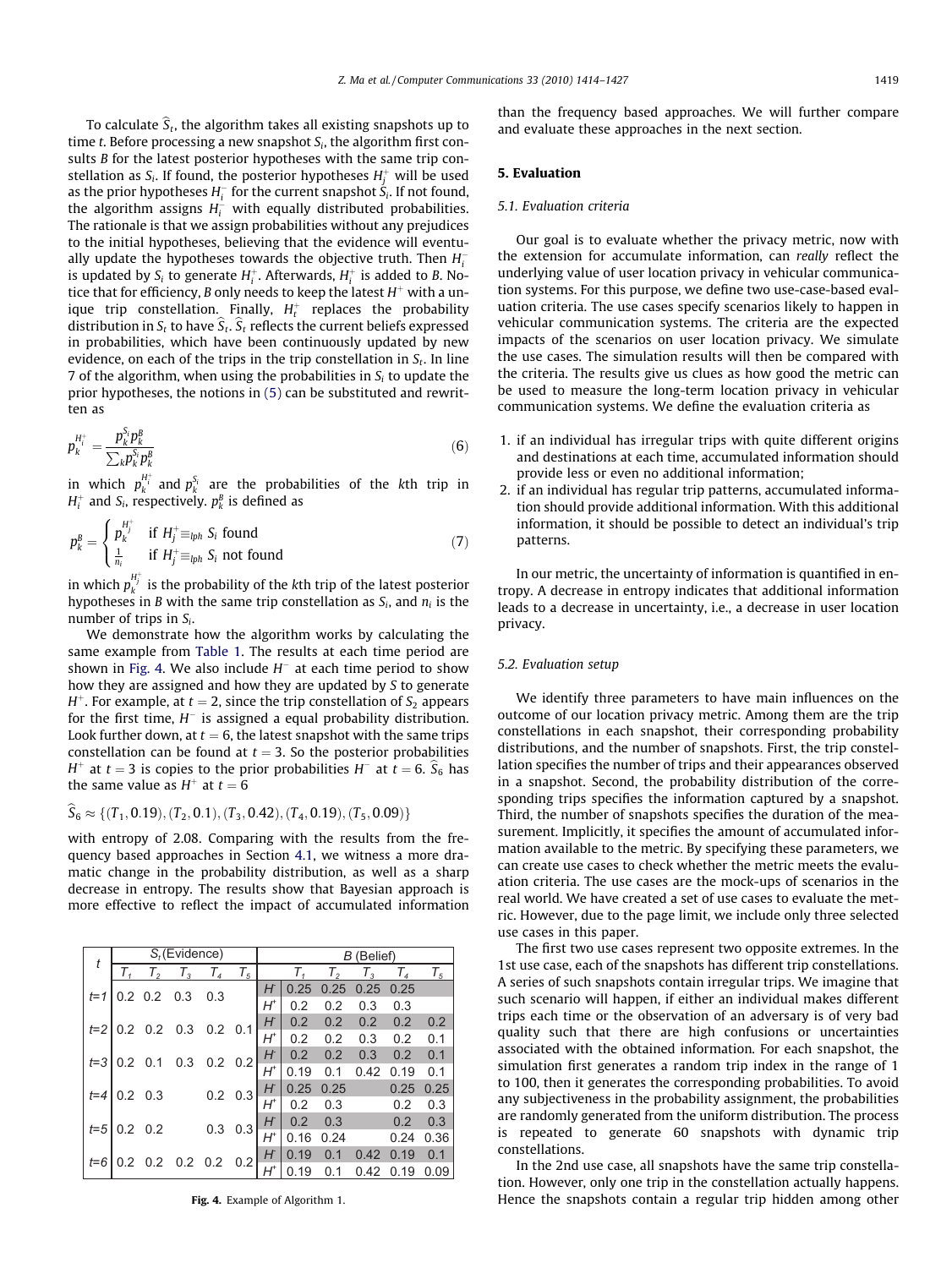<span id="page-6-0"></span>observed trips. This scenario happens if an adversary has correctly observed the regular trip such as driving from home to work, but somehow cannot distinguish it from other trips observed at the same time. To simulate such scenario, we generate 60 snapshots with a trip index from 1 to 100. We set trip  $T_1$  in the constellation as the one actually happened and assign a fixed probability, called the p-value, to it. The remaining 99 trips are assigned with probabilities from the uniform distribution. We set the p-value to be the average, i.e.,  $p = 0.01$ , and normalize the probabilities of the remaining 99 trips to  $(1 - p_1) = 0.99$ . The choice and impact of the p-value will be further elaborated in Section 5.3.

The 3rd use case locates on the spectrum between the two extreme cases described before, and contains several re-occurring trips. It is a mock-up of a more realistic and common scenario as specified in Table 2. Imagine there is a series of snapshots capturing an individual's vehicle trips for several weeks. All snapshots cover a time period somewhen in the morning, so all the trips are from home to somewhere. We simulate this by four trip constellations. The first trip constellation for snapshots (Mon.–Wed.) contains trips  $\{T_1, T_4, \ldots, T_{100}\}$ . We set  $T_1$  as the trip actually happened and assign a p-value of 0.012. The corresponding probabilities of  ${T_4, T_5, \ldots, T_{100}}$  are assigned with probabilities from the uniform distribution, and normalized to  $(1 - p_1) = 0.988$ . The second trip constellation for snapshots (Thur.–Fri.) contains trips  ${T_2, T_4, \ldots, T_{100}}$ . We set  $T_2$  as actually happened and also assign a p-value of 0.012, and the normalized probabilities to  ${T_4, T_5, \ldots, T_{100}}$ . The third trip constellation for snapshots (Sat.) contains trips  ${T_3, T_4, \ldots, T_{100}}$ . We assign a p-value of 0.012 to  $T_3$  and the normalized probabilities to  $\{T_4, T_5, \ldots, T_{100}\}$ . The last trip constellation for snapshots (Sun.) has trips  $\{T_4, T_5, \ldots, T_{100}\}.$ To simulate random destinations on Sundays, we assign all the trips with probabilities from the uniform distribution. We repeat the process and generate 56 snapshots to simulate 8 weeks of snapshots with re-occurring trips.

During the simulation, we generate snapshots corresponding to the use cases and feed them to the location privacy metric. The outcome of the metric is analyzed along the evaluation criteria. For our analysis, we choose the following entropy values: (1)  $H_{max}$ , the theoretical maximum entropy based on each single snapshot; (2) H, the entropy based only on single snapshot; (3)  $H_f$ , the entropy based on the snapshots modified by frequencies of occurrence; (4)  $H_w$ , the entropy based on the snapshots modified by average probabilities; and (5)  $H_B$ , the entropy based on the snapshots modified by Bayesian approach.

To analyze the impact of accumulated information on the actual level of uncertainty, we further define  $H_d$  as a measurement of the decrease in uncertainty

$$
H_d = \frac{H_B - H}{H} 100\% \tag{8}
$$

which bases the calculation on the difference of the entropy using Bayesian approach and the entropy based on single snapshot without any additional information.

#### Table 2

Third use case setup.

| Scenario                               | Simulation                    |                                                    |  |  |  |  |
|----------------------------------------|-------------------------------|----------------------------------------------------|--|--|--|--|
| Vehicle trips                          | Trip constellation            | Probability assignment                             |  |  |  |  |
| Home to office A<br>(Mon.–Wed.)        | ${T_1, T_4, \ldots, T_{100}}$ | $p_1 = 0.012$ , $\sum_{i=4}^{i=100} p_i = 1 - p_1$ |  |  |  |  |
| Home to office B<br>$(Thur-Fri.)$      | ${T_2, T_4, \ldots, T_{100}}$ | $p_2 = 0.012$ , $\sum_{i=4}^{i=100} p_i = 1 - p_2$ |  |  |  |  |
| Home to shopping<br>mall C (Sat.)      | ${T_3, T_4, \ldots, T_{100}}$ | $p_3 = 0.012$ , $\sum_{i=4}^{i=100} p_i = 1 - p_3$ |  |  |  |  |
| Home to a random<br>destination (Sun.) | ${T_4, T_5, \ldots, T_{100}}$ | Random, $\sum_{i=4}^{i=100} p_i = 1$               |  |  |  |  |

#### 5.3. Simulation

Fig. 5 shows the simulation result from the 1st use case, in which each snapshot contains a randomly generated trip constellation. We can see from the figure that the entropies of  $H, H_f, H_w$ , and  $H_B$  are so close that they overlap each other most of the time. This means neither frequency based approaches nor Bayesian approach are able to benefit from the accumulated information. Besides, these entropies are very close to the upper-bound  $H_{max}$ , due to the fact that the probabilities in each snapshot are from uniform distributions. For illustrative reason, the lower part of the figure includes a bar chart showing the number of trips in each of the snapshots. Notice that the actually trip constellations are not shown in the bar chart.

Fig. 6 shows what the metric result of the 2nd use case, which simulates the scenario that a regular trip is blurred by other false observations in each snapshot. The result shows that the frequency based approaches can barely reflect the accumulated information. As a result,  $H_f$  and  $H_w$  mostly overlap H, with the exception that  $H_w$  has slightly lower entropies at the first few snapshots. On the other hand, Bayesian approach has significantly decreased the en-







Fig. 6. Entropy of regular trips.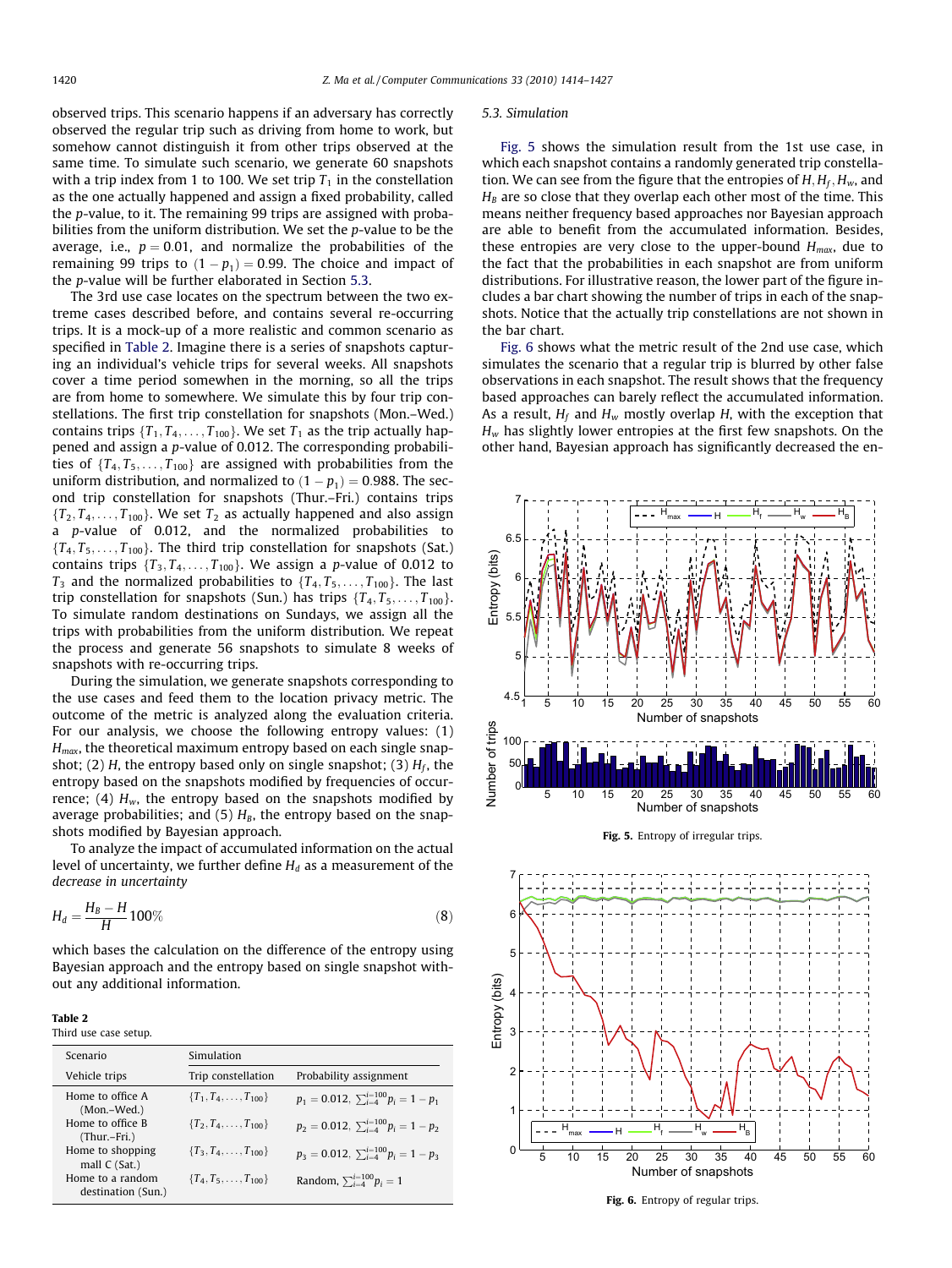tropy level from 6.3 bits to as low as 0.79 bits at the 33rd snapshot. Obviously, at 0.79 bits, the uncertainty is very low, i.e., the privacy level is very low. The shape of the curve of  $H_B$  suggests that Bayesian approach is able to process and benefit from the accumulated information.

Fig. 7 shows the simulation result from the 3rd use case. The 3rd use case simulates weekly re-occurring trips.  $H_f$  and  $H_w$  have similar outcomes as those in [Fig. 6](#page-6-0), i.e., frequency based approaches cannot really benefit from accumulated information in the long run. Again, Bayesian approach has significantly decreased the entropy value. Interestingly, this time the curve of  $H_B$  has a cascading and downward shape. The reason is that we have simulated four types of re-occurring trips in this use case. The first three trips are regularly occurred trips and the fourth one (i.e., the Sunday trip) is chosen to be random. Therefore, while the overall curve of  $H_B$  demonstrates a downward trend, the entropies corresponding to the first three trips decrease much faster than the entropy of the Sunday trip. Notice that the entropy of the Sunday trip also exhibits a downward trend. The reason is that even though the probability distributions of the Sunday trip are from the uniform distribution, their values are slightly different among each others. As a result, the probabilities are modified by Bayesian approach towards a non-uniform distribution. In other words, given consecutive snapshots, Algorithm 1 regards some of the trips are ''more likely to have happened" than others. The result again demonstrates that Bayesian approach can take advantage of the accumulated information caused by regularly occurring trips.

As the next step, we use  $H_d$  to analyze the decrease in uncertainty in each of the use cases. Since a new set of random values is generated each time a use case is simulated, we run each use case 100 times and calculate the mean values to take into account the effects of the variations of random variables. The results are plotted in Fig. 8. For irregular trips, taking more snapshots into the metric does not decrease information uncertainty. In some cases, it even increases the level of uncertainty. This means based on the metric, accumulated information does not provide any additional information due to the randomness in the captured information. For regular trips, we can see that there is a constant decrease in uncertainty as more and more snapshots are added in the sequence. The decrease reaches  $-84.6%$  at the 60th snapshot. The outcome of the metric shows that with regular trips, accumulated information can significantly reduce the uncertainty in the information related to user location privacy. For re-occurring trips, de-



Fig. 7. Entropy of re-occurring trips.



Fig. 8. Change of uncertainty.

spite the spikes on each Sunday due to the randomness of the trips on that day, there is also a constant decrease in uncertainty as the time elapses. Because there are several regular trip patterns involved in this use case, the speed of the decrease in uncertainty is slower than the use case with regular trips. The result demonstrates again that the accumulated information can cause considerable decreases in the level of uncertainty, i.e., users' location privacy. Notice that the shape of the curves in Fig. 8 correspond to those appeared in [Figs. 5–7,](#page-6-0) i.e., the observations we made before on single simulation result also hold in general cases.

We know that the main reason behind the significant decrease in uncertainty is because of the application of Bayesian method in Algorithm 1. Algorithm 1 processes, propagates, and reflects the accumulated information by continuously updating the probabilities in each hypotheses after a new set of evidence contained in a snapshot is received. The updated hypotheses are kept in the belief table B. As a result, the probability distributions in the belief table converge toward the ''real happened" trips. The changing of probability distributions leads to lower entropy values and hence a decrease in uncertainty. However, so far we have not shown whether the algorithm is able to update probability distributions in a correct way. We test the correctness of Algorithm 1 by tracing the change of beliefs in the belief table. In this sense, the second and the third use case are quite similar. Therefore, we only show the study on the 2nd use case here. Same as before, we assign the first trip as the one actually happened. Furthermore, we assign different probabilities to study the effect of the p-values on the performance of the algorithm. The p-values are {0.009,0.01, 0.011}, which correspond to 10% lower than the average, the average, and 10% higher than the average of the probability of the 100 trips in the trip constellation. Again, we run the simulation 100 times to account for the variations in the random dataset and calculate the means of the first trip in the 100 simulation runs.

[Fig. 9](#page-8-0) shows the result. At 10% below the average, Algorithm 1 almost fails to detect the trip. However, as soon as the p-value is of the average value, there is a steady rise of the probability. If we assume that 0.5 is the threshold to select a trip as the one really happens, the first trip will be selected at the 59th snapshot. Only slightly increase the p-value 10% higher, the probability of the first trip exhibits a sharp rise and passes the 0.5 threshold at the 32nd snapshot.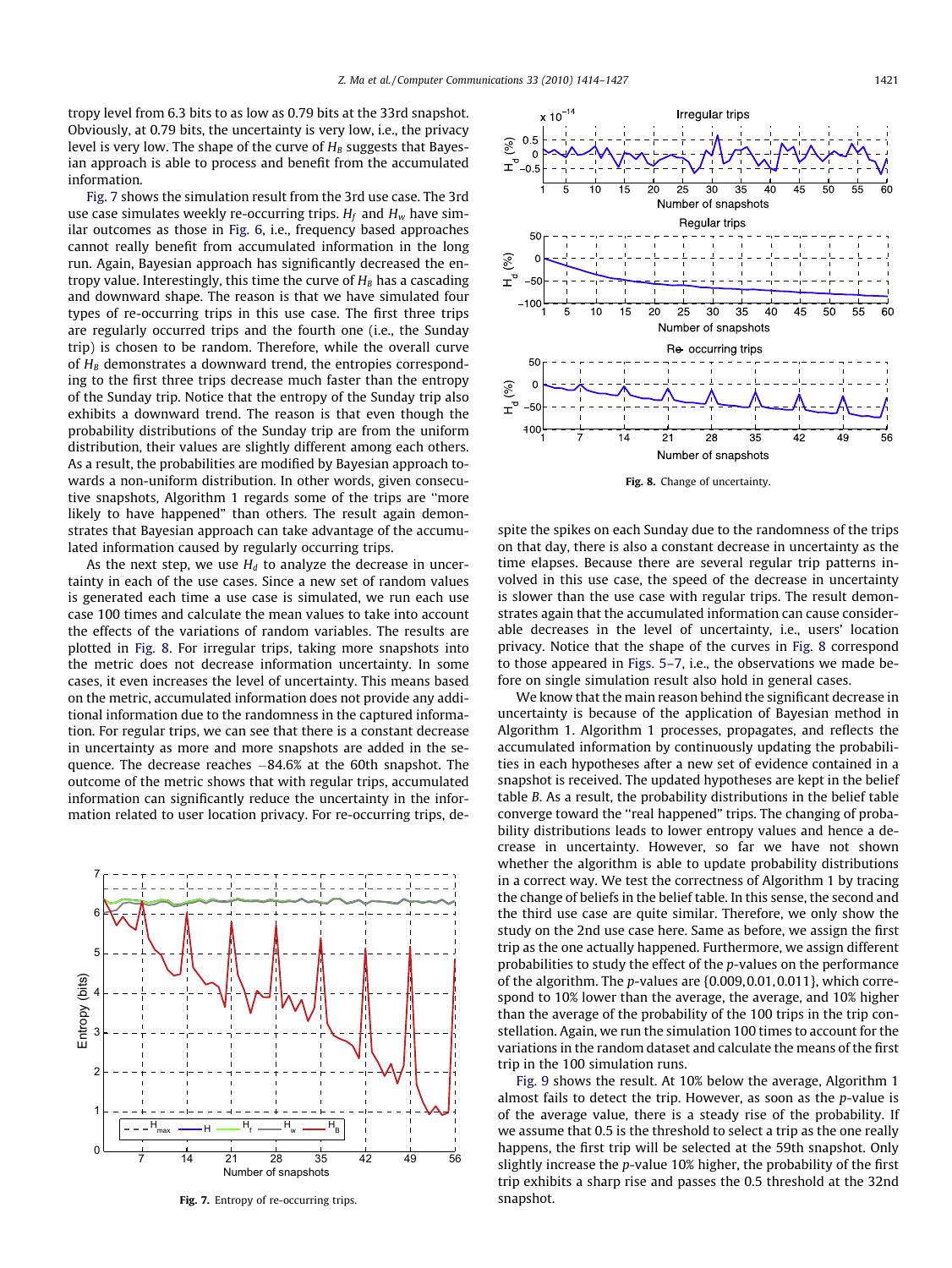<span id="page-8-0"></span>

Fig. 9. Change of beliefs with different *p*-values.

From the simulation results, we conclude that our location privacy metric and the related approach meet both evaluation criteria defined in Section [5.1](#page-5-0).

#### 6. Heuristic algorithm for dynamic trip constellations

Algorithm 1 in Section [4.2.2](#page-4-0) relies on finding posterior hypotheses (i.e.,  $H^+$ ) of the previous snapshots with exactly the same trip constellations to propagate the beliefs. Therefore, it functions well on snapshots containing regular trip patterns, in which snapshots with same trip constellations appear frequently. Imagine if an individual can be linked to different sets of trips in each of the snapshots, Algorithm 1 will likely wait for a very long period of time until it has the same trip constellation again. In the worst case, a specific trip constellation might even never happen more than once. The simulation results in [Figs. 5 and 8](#page-6-0) have already shown the negative effect of snapshots with dynamic trip constellations.

To have a robuster way to process and reflect accumulated information in the privacy measurements, in this section, we develop a heuristic algorithm as an important extension to Algorithm 1 and evaluate its feasibility to work with dynamic trip constellations in Section [7](#page-9-0).

#### 6.1. Finding an adequate measurement of similarity

A trip constellation is a set of trips associated with a specific individual in a snapshot. The biggest difference in the heuristic algorithm is that, instead of searching for a snapshot with an identical trip constellation, now the heuristic algorithm searches for a snapshot with the most similar trip constellation. Then the beliefs (i.e., the posterior hypotheses) from the previous snapshot are used an input to construct the prior hypotheses of the later snapshot. Recall that originally, Bayesian method is intended to work on a fixed set of exhaustive and mutually exclusive hypothesis during the evidence update process (cf. Section [4.2.1](#page-4-0)), our solution to tackle the trip dynamics is an heuristic approach. However, our rationale is that, if the beliefs are propagated between two snapshots with the most similarities, the distortions during the belief propagation will be kept at a minimum. In fact, because two identical trip constellations are the most ''similar" ones, a search for the most similar will return the identical trip constellation, if it exists.

The question arises as ''how to find an adequate notion of similarity?" Intuitively, two snapshots are more similar, the more trips they have in common. To quantitatively express the concept of ''similarity", we can count the number of trips presented in both snapshots, as well as those only appeared at respective ones. An elegant way to count the occurrence of trips in a snapshot is to convert the set-based snapshot representation in [\(1\)](#page-3-0) to binary strings. Let  $n$  be the number of all *unique* trips appeared in all snapshots up to  $S_t$ , formally:  $n = |\bigcup S'_t|$ ,  $i = 1, 2, ..., t$  with  $S'_i =$  ${T_k|\exists (T_k, p_k) \in S_i}$ . Then the trip constellation of  $S_i$  expressed by a binary string  $c_i$  is

$$
c_i = [T_1, T_2, \dots, T_n] \quad \text{with } T_k = \begin{cases} 1 & \text{if } \exists (T_k, p_k) \in S_i \\ 0 & \text{otherwise} \end{cases} \tag{9}
$$

in which we use 1 for an existing trip and 0 for a non-existing trip within snapshot  $S_i$ . Notice that *n* is a constant, so all binary strings will have the same length of  $n$  bits. This also means that to convert the trip constellation in a snapshot to a binary string, we might need to pad all snapshots retrospectively to have the same length for all  $c_i$ ,  $i = 1, 2, \ldots, t$ . For example, in [Table 1,](#page-3-0) at  $t = 1$ ,  $c_1$  will be [1,1,1,1], while at  $t = 2$ , by retrospective padding,  $c_1$  becomes  $[1,1,1,1,0]$  and  $c_2$  will be  $[1,1,1,1,1]$ .

For two binary strings with equal length, the hamming distance [\[15\]](#page-13-0) is a measure of the number of positions where there are different bits. For example, the hamming distance of [1, 1,1,1, 0] and [1,1,1,1,1] is 1. Therefore, we can use hamming distance to measure the similarity of two snapshots. Hence, the hamming distance between two snapshots (or more precisely, the trip constellations in the two snapshots) expresses explicitly the difference in their trip constellations. The more trips in common, the smaller the hamming distance, hence the more similar are the two snapshots.

Therefore, for  $S_t$ , we can calculate the hamming distances from  $S_t$  to each of the previous snapshots  $S_1, S_2, \ldots, S_{t-1}$ . We regard the snapshot with the smallest hamming distance the most similar snapshot to  $S_t$ . In case more than one snapshot have the same hamming distances, we choose the latest one. This is also in accordance with Algorithm 1, which looks for the latest posterior hypotheses with the same trip constellation.

#### 6.2. Constellation fitting

After finding the most similar snapshot, the next question is ''how to propagate the beliefs between two snapshots so there will be minimum distortions?" In case of the exact match as in Algorithm 1, this is done by taking the whole posterior hypotheses  $H^+$  of the previous snapshot from the belief table B, and using them as the prior hypotheses  $H^-$  of the current snapshot.

Knowing that the trip constellations in the two snapshots will most likely to match only partially, we need to find a solution to align the hypotheses so we can propagate the probabilities from  $H^+$  to  $H^-$ . We call this the "constellation fitting" problem, i.e., to shape and fit the current trip constellation into the previous one such that the current snapshot can heuristically inherit the associated hypotheses of the previous one with minimum distortions.

To propagate beliefs between two sets of similar but not exact matching hypotheses with minimum distortions, we made two decisions in our heuristic algorithm. The feasibility will be evaluated by simulations in Section [7](#page-9-0). The two decisions are:

- 1. if a posterior hypothesis of a trip exists, it will be used as the prior hypothesis for the same trip in the current snapshot;
- 2. otherwise, the prior hypothesis of the trip in the current snapshot will be given an equally distributed probability.

As the probabilities in a hypotheses should sum up to 1, we also normalize the probability distribution in a hypotheses in the process when it is necessary.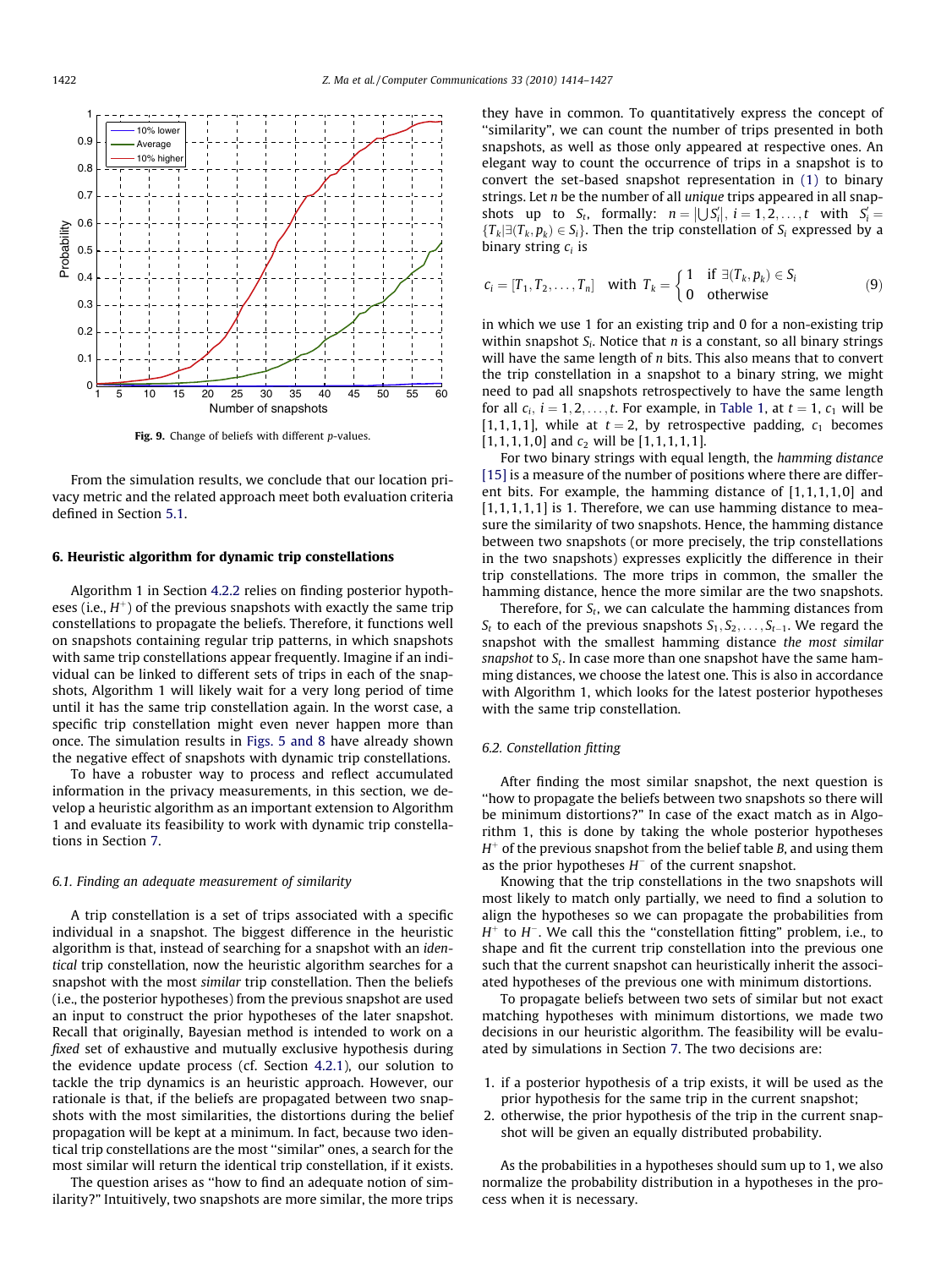<span id="page-9-0"></span>Although two snapshots might be similar with respect to their trip constellations, there are various ways that such similarities can be. Because the various relations between two trip constellations directly influence the probability assignment for prior hypotheses in the heuristic algorithm, we will first elaborate on the possible relations and their corresponding probability assignments, and present the detailed description of the algorithm afterwards.

Let  $S_i$  be the current snapshot and  $S_i$  be the most similar snapshot in the past,  $j < i$ , we can derive five kinds of relations between  $S_i$  and  $S_i$ . The first one is the exact match, i.e., the trip constellations in  $S_i$  and  $S_j$  are identical, which is the case considered in Algorithm 1. Beside the exact match, the other four relations are illustrated in [Fig. 10](#page-10-0). For simplicity, in the following description, we treat a snapshot as a set containing only trips, and omit the cor-responding probabilities (cf. [\(1\)](#page-3-0)), e.g.,  $S_i = \{T_1, T_2, \ldots, T_{n_i}\}$ . Moreover, we use  $H_i^-$  to denote the prior hypotheses of  $S_i$  and  $H_j^+$  for the posterior hypotheses of  $S_i$  stored in the belief table B. Hence we have four relations as:

- (a) Disjoint relation might happen when  $S_i$  is most similar to  $S_i$ , despite  $S_i$  and  $S_i$  have completely different sets of trips. For example, if  $S_1 = \{T_1, T_2\}$  and  $S_2 = \{T_3, T_4\}$ ,  $S_1$  will be the "choice" for  $S_2$  because  $c_1$  has the smallest hamming distance to  $c_2$ . In this case,  $S_i$  has a complete new trip constellation, and  $H_i^-$  will not inherit any beliefs from  $S_j$ . Hence  $H_i^-$  are assigned equal probabilities, which is similar to line 5 in Algorithm 1.
- (b) Intersected relation might be the most occurring relation for two similar-but-not-identical snapshots. In this relation,  $S_i$  and  $S_i$  will share some trips in common, but have different sets of trips to their own at the same time. For example,  $S_1 = \{T_1, T_2, T_3, T_4\}$  and  $S_2 = \{T_1, T_3, T_5, T_6\}$  have an intersection of  ${T_1, T_3}$ . The unique trips to  $S_2$  is  $S_2 \setminus S_1$  $=$  {T<sub>5</sub>, T<sub>6</sub>}. To assign probabilities to  $H_i^-$ , we let the trips in the intersection inherit the probabilities of the same trips in  $H_j^+$ , and the rest of the trips in  $H_i^-$  are equally assigned the remaining probability.
- (c) In subset relation,  $S_i$  is a subset of  $S_i$ , i.e., all trips in  $S_i$  are also in  $S_j$ . The trips in  $H_i^-$  will inherit all corresponding probabilities of the same trips in  $H_j^+$ . Since we have only a subset of  $H_j^+$ , we need to normalize the probabilities in  $H_i^-$  to 1.
- (d) In superset relation,  $S_i$  is a superset of  $S_i$ , i.e.,  $S_i$  includes all trips in  $S_i$  plus some other trips. To assign probabilities, we first let all trips in  $S_i$  but not in  $S_i$  (i.e.,  $S_i \setminus S_j$ ) to have the equal probabilities, so these trips can have unbiased initial hypotheses. Then we let all trips also in  $S_i$  inherit the corresponding probabilities from  $H_j^+$ . We further normalize the inherited probabilities to the remaining probability in  $H_i^{\pm}$  . For example, for  $S_1 = \{T_1, T_2, T_3\}$  and  $S_2 = \{T_1, T_2, T_3, T_4, T_5\}$ ,  $T_4$  and  $T_5$  in  $H_2^-$  will each have a probability of  $\frac{1}{5}$ , the probabilities of  $T_1, T_2, T_3$  will be taken from  $H_1^+$  and normalized to  $\frac{3}{5}$ .

Notice that at any time,  $S_i$  will contain only two possible sets of trips: the trips as also in  $S_i$  and the trips not in  $S_i$ . The design of the probability assignment for  $H_i^-$  reflects our idea to use the existing beliefs while avoiding prejudicing the hypotheses of ''newly-appeared" trips.

#### 6.3. Heuristic algorithm

The heuristic algorithm has a similar structure as Algorithm 1, except the search for similar snapshots and the probability assignment for the prior hypotheses. The details of the heuristic algorithm are given in Algorithm 2.

Notice that line 5 in Algorithm 2 searches for the latest snapshot with the trip constellation of minimum hamming distance to  $S_i$ . Line 6 to line 16 is the probability assignment for the prior hypotheses  $H_i^-$ . Also notice that line 8 to line 15 correspond to the four relations outlined in [Fig. 10](#page-10-0). Furthermore, because two snapshots with an identical trip constellation have a hamming distance of 0, and Algorithm 2 always searches for the latest snapshot with the smallest hamming distance, the heuristic algorithm will function exactly as the ''exact" algorithm (i.e., Algorithm 1) when there are snapshots with same trip constellations in the series. In other words, Algorithm 2 is fully compatible with Algorithm 1.

|     | <b>Input:</b> snapshots until time $t, S_1, \ldots, S_t$                                       |
|-----|------------------------------------------------------------------------------------------------|
|     | <b>Output:</b> snapshot at time t with modified probability distribution,                      |
|     | ŝ.                                                                                             |
|     | 1: for $i = 1$ to t do                                                                         |
| 2:  | for $l = 1$ to i do                                                                            |
| 3:  | convert trip index in $S_l$ to binary string $c_l$ and pad to equal<br>length                  |
| 4:  | end for                                                                                        |
| 5:  | find $c_j$ with minimum hamming distance to $c_i, j < i, i - j$ is<br>minimum                  |
| 6:  | <b>if</b> hamming distance $= 0$ then                                                          |
| 7:  | $H_{i}^{-} = H_{i}^{+}$                                                                        |
| 8:  | else if $S_i \cap S_j = \emptyset$ then                                                        |
| 9:  | assign trips with probability of $\frac{1}{ S_i }$                                             |
| 10: | else if $S_i \bigcap S_j \neq \emptyset$ then                                                  |
| 11: | assign trips in $S_i \cap S_j$ with probabilities from $H_j^+$ , and trips                     |
|     | in $S_i \setminus S_j$ with probability of $\frac{(1-\sum p_k)}{ S_i \setminus S_i }$          |
| 12: | else if $S_i \subseteq S_i$ then                                                               |
| 13: | assign trips with probabilities of $\frac{p'_k}{\sum p'_k}$ , $p'_k$ are probabilities         |
|     | from $H_i^+$                                                                                   |
| 14: | else if $S_i \supseteq S_j$ then                                                               |
| 15: | assign trips in $S_i \setminus S_j$ with probability of $\frac{1}{ S_i }$ , and trips in $S_j$ |
|     | with probabilities of $(1 - \sum p_c)p'_k, p'_k$ are probabilities from                        |
|     | $H_i^+$                                                                                        |
| 16: | end if                                                                                         |
| 17: | update $H_i^-$ with the probabilities in $S_i$ , the result is $H_i^+$                         |
| 18: | add $H_i^+$ to B                                                                               |
|     | $19:$ end for                                                                                  |
|     | 20: replace the probability distribution in $S_t$ with $H_t^+$ to obtain $\widehat{S}_t$ ,     |
|     | return $\widehat{S}_t$                                                                         |

To demonstrate how Algorithm 2 works, we show a simple example in [Fig. 11](#page-10-0). Similar to the example in [Fig. 4,](#page-5-0) the figure shows the snapshot and their corresponding prior and posterior hypotheses. Besides, there is an extra column to show the latest most similar snapshot (LMSS) of each snapshot. The example includes six snapshots with very dynamic trip constellations. The snapshots include all five relations we outlined in Section [6.2.](#page-8-0) For example,  $S_2$  and  $S_1$  have disjoint relation,  $S_3$  and  $S_2$  have intersected relation,  $S_4$  and  $S_2$  have subset relation,  $S_5$  and  $S_3$  have superset relation, and  $S_6$  and  $S_1$  match exactly. The prior hypotheses  $H^-$  at each time period demonstrate how prior probabilities are assigned according to Algorithm 2. Notice that the calculation of posterior hypotheses  $H^+$  is the same in both Algorithms 1 and 2.

#### 7. Evaluation of heuristic algorithm

Comparing to Algorithm 1, the heuristic algorithm involves more variables that are of interest in the evaluation, such as trip constellations and the dynamics of the constellations. Due to the page limit, we cannot evaluate all the variables and their combinations. Because our focus is on the feasibility of the heuristic algorithm, we choose the most important aspects related to the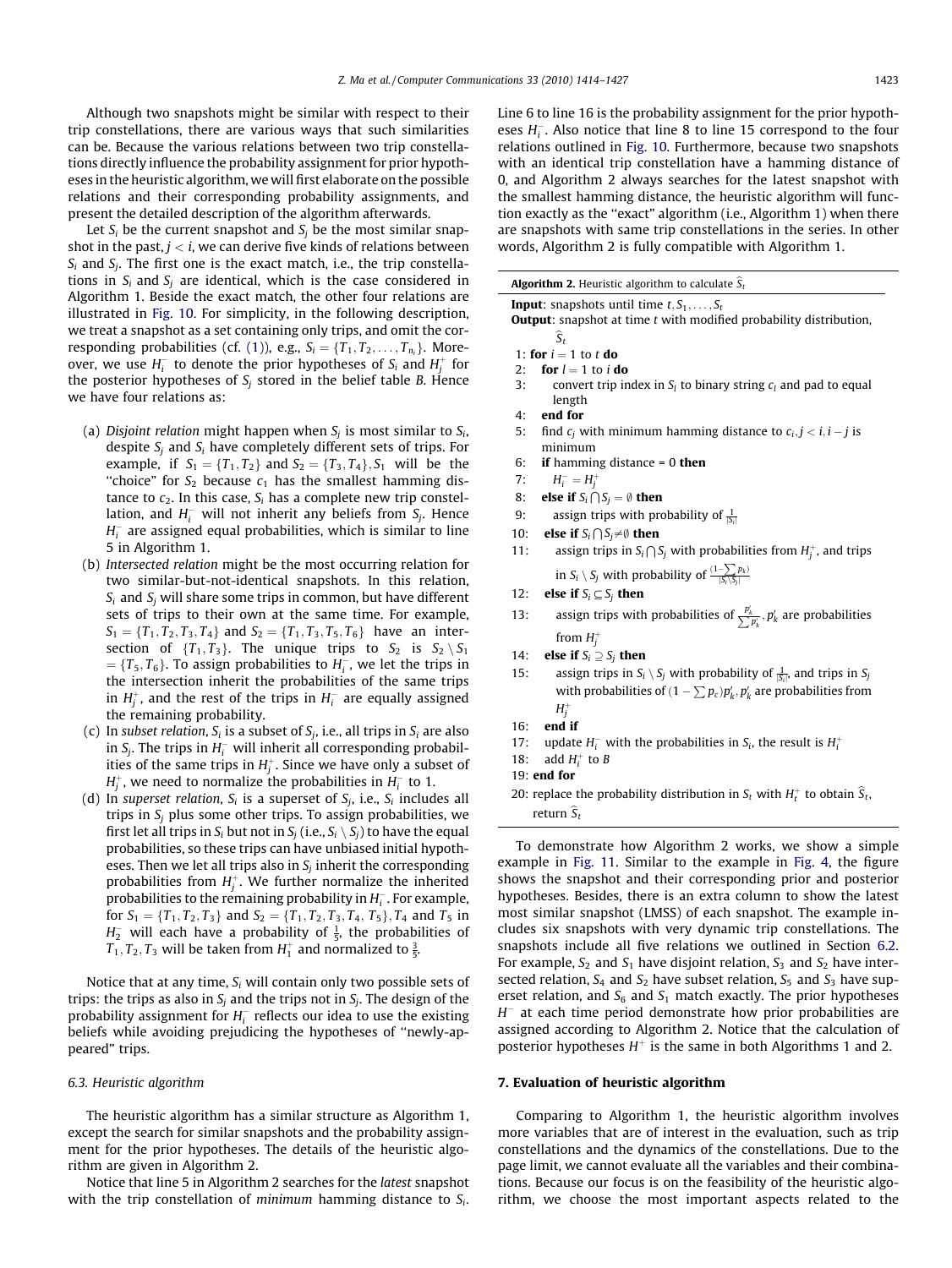<span id="page-10-0"></span>

**Fig. 10.** Various relations of  $S_i$  and  $S_i$ .

feasibility and use simulations to evaluate them. In the following, we will evaluate the heuristic algorithm with respect to the constellation dynamics, the probability of the ''real" trip, and clusters of re-appearing trips, respectively.

#### 7.1. Evaluation with respect to constellation dynamics

Snapshots with dynamic trip constellations model the scenario in which an adversary is able to ''correctly" link an individual to a specific trip. However, due to uncertainties, the real trip is mixed with a set of false trips in each of the snapshots, such that from the adversary's perspective, the correct information is submerged and concealed by incorrect information. To make things worse, in each snapshot, the real trip is presented with a different set of false trips that form a different trip constellation. The consequence is a sequence of snapshots with dynamic trip constellations.

The heuristic algorithm is developed to cope with constellation dynamics. Hence, we expect that Algorithm 2 can propagate beliefs under dynamic trip constellations. Furthermore, we are also interested in the performance of the algorithm under different degrees of constellation dynamics. Following the same approach in Section [6.1](#page-8-0), we express the degree of constellation dynamics between two snapshots by their hamming distance. The bigger the hamming distance, the more dynamic are the trip constellations along the timeline.

In order to simulate such scenario, we generate a dataset of 60 snapshots with 100 trips each. We specify the first trip  $T_1$  as the ''real" trip. If all trips are assumed to be equally probable, they will have a probability of 0.01 each. However, we assume that the real trip will have a slightly higher than the average probability if it really occurs. Therefore, we assign 0.011 to  $T_1$ , which is 10% higher than the average probability. Another reason for the 10% higher is that it yields a good result in the previous simulation of Algorithm 1 (cf. [Fig. 9](#page-8-0)). Other trips (i.e.,  ${T_2, T_3, ..., T_{100}}$ ) are given random probabilities from the uniform distribution.

The next step is to find a way to distribute the 100 trips, so we can have a sequence of snapshots with dynamic trip constellations.

| $S_t$ (Evidence) |                 |           |             |               |             |                | B (Belief) |       |      |       |         |                                |
|------------------|-----------------|-----------|-------------|---------------|-------------|----------------|------------|-------|------|-------|---------|--------------------------------|
| t                |                 |           |             |               |             |                |            |       |      |       |         |                                |
|                  | Т,              |           | $T_2$ $T_3$ |               | $T_4$ $T_5$ | <b>LMSS</b>    |            | Т,    | Τ,   | $T_3$ | $T_{4}$ | $\overline{T}_{\underline{5}}$ |
| $t=1$            |                 | $0.4$ 0.6 |             |               |             |                | H          | 0.5   | 0.5  |       |         |                                |
|                  |                 |           |             |               |             |                | H          | 0.4   | 0.6  |       |         |                                |
|                  |                 |           |             | $0.3$ 0.5 0.2 |             | $\mathbf{1}$   | H          |       |      | 0.33  | 0.33    | 0.33                           |
| $t=2$            |                 |           |             |               |             |                | $H^*$      |       |      | 0.3   | 0.5     | 0.2                            |
| $t = 3$          | 0.1             |           |             | $0.3$ 0.6     |             | $\overline{2}$ | H          | 0.2   |      | 0.3   | 0.5     |                                |
|                  |                 |           |             |               |             |                | $H^*$      | 0.049 |      | 0.22  | 0.73    |                                |
| $t = 4$          |                 |           |             | $0.6$ 0.4     |             |                | $H^*$      |       |      |       | 0.71    | 0.29                           |
|                  |                 |           |             |               |             | $\overline{2}$ | $H^*$      |       |      |       | 0.79    | 0.21                           |
| $t = 5$          | 0.1             |           |             | $0.3$ 0.4 0.2 |             | 3              | H          | 0.04  |      | 0.16  | 0.55    | 0.25                           |
|                  |                 |           |             |               |             |                | H          | 0.01  |      | 0.15  | 0.68    | 0.16                           |
| $t=6$            | $0.7 \quad 0.3$ |           |             |               |             | 1              | H          | 0.4   | 0.6  |       |         |                                |
|                  |                 |           |             |               |             |                | H          | 0.61  | 0.39 |       |         |                                |

Fig. 11. Example of Algorithm 2.

One possibility is to distribute the trips randomly. However, in this case, it is difficult to have a clear picture of the relation between the trip dynamics to the results from the heuristic algorithm. Therefore, we control the degree of constellation dynamics so we can evaluate the heuristic algorithm in a controlled manner. We achieve this by shifting all trips after  $T_1$  to the right, each time a new snapshot is generated. For example, if we want the 2nd snapshot to have 10% constellation dynamics to the 1st snapshot with trips  $\{T_1, T_2, \ldots, T_{100}\}$ , we shift the trip block of  $\{T_2, T_3, \ldots, T_{100}\}$  of the 2nd snapshot 10 trips to the right, so the trip index becomes  ${T_1, T_{12}, T_{13}, \ldots, T_{110}}$ . Consequently, 10% of the trips in the 2nd snapshot (i.e.,  $\{T_{101}, T_{102}, \ldots, T_{110}\}$ ) are different from the 1st snapshot. The idea is illustrated in Fig. 12. For simplicity, we show an example of only 6 snapshots with 10 trips each. In the figure, a black square indicates an existing trip. All snapshots in the figure have a 10% constellation dynamics to the one before, i.e., each latter snapshot has one trip different from the former snapshot. In other words, each two neighboring snapshots have  $10 * 90\% = 9$ trips in common.

We construct snapshots with different constellation dynamics and observe the change of beliefs on the real trip  $T_1$ . The goal is to evaluate the performance of the heuristic algorithm under various constellation dynamics. [Fig. 13](#page-11-0) shows some of the selected results with constellation dynamics of 1%, 10%, and 50%. The results are averaged over 100 simulation runs for each value of constellation dynamics to account for the variations in the random dataset. For 1% constellation dynamics, Algorithm 2 has a similar good result as Algorithm 1 (cf. [Fig. 9\)](#page-8-0). This means that the heuristic algorithm is able to propagate beliefs among snapshots with dynamic trip constellations, resulting in an increase in the belief on the real trip. Notice that because the hamming distances are fixed between any two consecutive snapshots, the heuristic algorithm will always find the directly precedent snapshot as the most similar one and use  $H^+$  from that one as the basis for the construction of  $H^-$ . Therefore, the hypotheses are continuously updated and the two algorithms yield similar results. However, the beliefs on  $T_1$  go down when the constellation dynamics increase. This matches our intuition that if there are more dynamics in the trip constellations (i.e., a real trip is associated with a different set of false trips



Fig. 12. Snapshots with 10% constellation dynamics.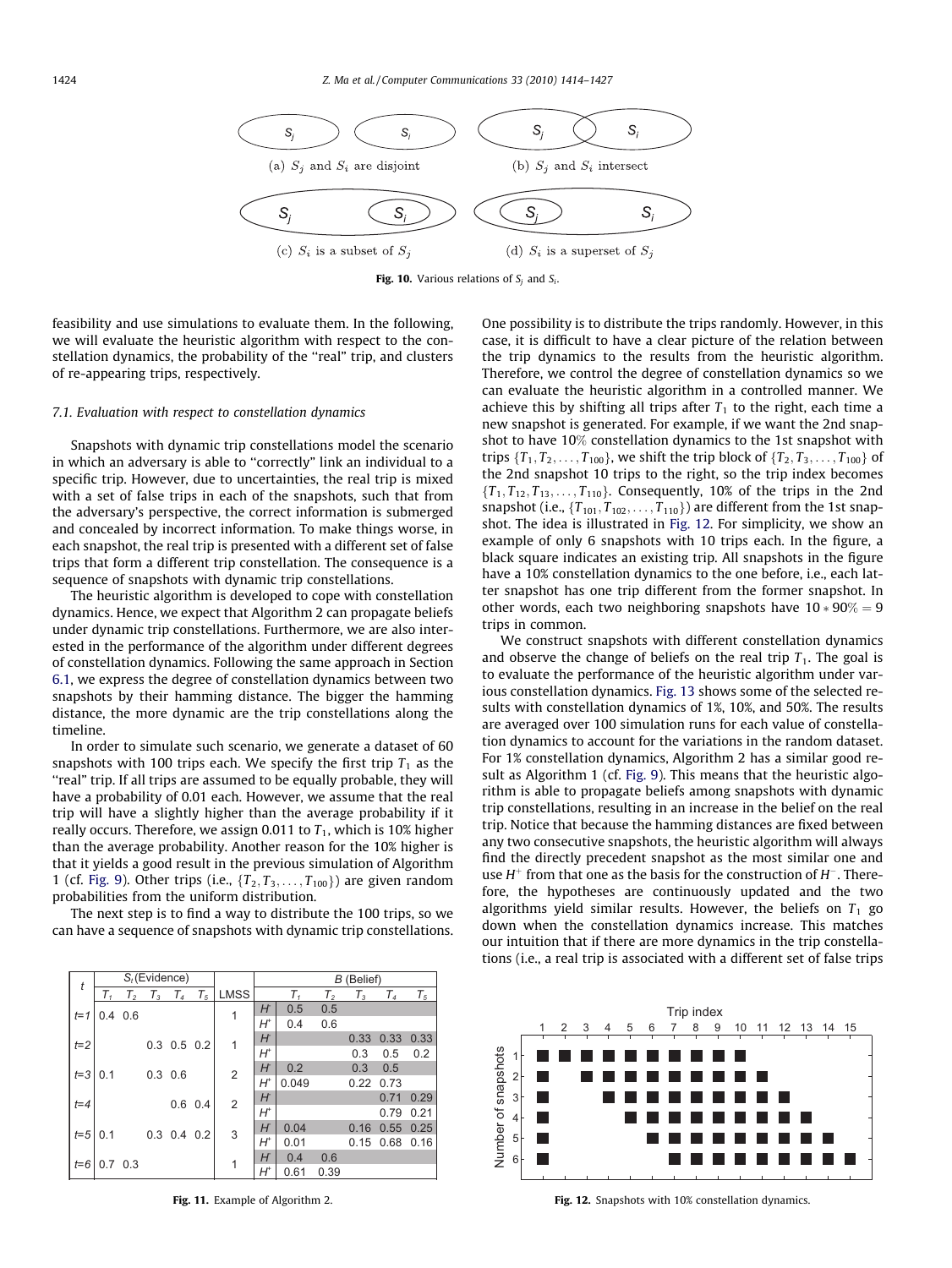

1% const. dynamics

Fig. 13. Changes of beliefs on  $T_1$  with different degree of constellation dynamics.

at each snapshot), there are more uncertainties and thus less possibilities to detect a really happened trip.

#### 7.2. Evaluation with respect to p-value

<span id="page-11-0"></span>0.9 1

The p-value (cf. [Fig. 9\)](#page-8-0) is the probability assigned to the real trip in each of the snapshots in the dataset. By specifying different probabilities of the real trip, we model an adversary's ability to link an individual to his or her vehicle movements.

In Section [7.1](#page-10-0), we have shown that the heuristic algorithm performs well with a 10% higher than the average p-value under fixed constellation dynamics. However, we can imagine that a fixed constellation dynamics will be rare in most realistic scenarios. Therefore, we use snapshots with totally random trip constellations to evaluate Algorithm 2 with respect to different p-values. Total randomness also means that the constellation dynamics is at its maximum.

For the dataset, we randomly generate trips in the range from 2 to 100 for each of the snapshot. Hence each snapshot has a random number of trips and the trip indices are random as well. Same as before, we specify  $T_1$  as the real trip so it appears in all snapshots. Furthermore, we assign  $T_1$  with the p-value and probabilities from the uniform distribution to the rest of the trips. The rest of the trips are then normalized to  $(1 - p_1)$ . We choose two kinds of p-values: absolute values and variable values. Since now each snapshot contains a various amount of trips, the absolute  $p$ -value is a constant probability throughout all snapshots, and the variable p-value is the average probability at each snapshot (i.e.,  $p_1 = \frac{1}{|S_t|}$  at time t) multiplied by a scaling factor. The p-values are: 0.01, 0.02, 0.03 for the absolute and 10%, 30%, 50%, and 70% higher than the average for the variable. For each of the p-values, we run the simulation 100 times and take the averages of the beliefs on  $T_1$  from the belief table B. The results are shown in Fig. 14.

By observing the simulation results, we made several interesting observations. First, the curves with high p-values have ripples in the short-term and exhibit an upward trend in the long-term. The ripples are due to the fluctuations in the hypotheses because the heuristic algorithm searches for the most similar snapshot in the past. For example, for the 10th snapshot, the algorithm might find that the 2nd snapshot has the most similar trip constellation, and construct  $H_{10}^-$  based on  $H_2^+$ . As a result, the updated beliefs on  $T_1$  between the 3rd and 9th snapshots are not involved in the construction of  $H_{10}^-$ . However, in the long-term, the heuristic algorithm



Fig. 14. Changes of beliefs with different p-values.

is able to benefit from the accumulated information. Thus the longterm beliefs on  $T_1$  increase.

Second, if the probability of the real trip is below a certain threshold, the heuristic algorithm is unable to detect the trip. This is demonstrated by the curves representing  $p$ -values of absolute 0.01 and variable 10% higher in the figure. Notice that in previous evaluations, 10% higher p-value gives a very quick rise to the beliefs on  $T_1$ . The reason for the slow rise here is that the hypothesis of  $T_1$  in the previous settings is continuously updated, while in our current setting, due to the same reason that causes the ripples, the hypothesis of  $T_1$  is updated based on the posterior hypothesis from a randomly found snapshot with most similar trip constellation. However, looking closely, we can see that the curve of 10% higher actually increases. A measurement on the 10% higher curve confirms that there is an 88% increase at the 60th snapshot comparing to the value at the 1st snapshot.

Third, the relation of low p-values to low beliefs corresponds to our intuition that if an adversary fails to capture correct information on a real trip and give it an ''outstanding treatment" in the probability assignment, the trip will be concealed among others and no adversaries can derive any useful information from that. In this sense, our findings here provide two interesting privacy thresholds for the design of privacy-protection mechanisms. If each time an individual has a trip and the trip can be mistaken by an adversary with no more than 99 other trips, a privacy-protection mechanism should be able to conceal the real trip among the others, in which the probability of the real trip is no more than 0.01 or no higher than 10% of the average of the trips at the same time.

#### 7.3. Evaluation with respect to cluster of re-appearing trips

The evaluation in Section 7.2 specifies  $T_1$  as the real trip through out all the snapshots. All other trips are generated randomly and hence might not appear in every snapshot. Thus a question arises as whether the high occurrence of  $T_1$  biases the heuristic algorithm?

To answer this question, we use clusters of re-appearing trips to evaluate the fairness of the heuristic algorithm. Specifically, when generating the dataset, instead of placing only  $T_1$  in each of the snapshots, we specify a set of trips to appear in all snapshots as well. Thus  $T_1$  and other trips in the set form a trip cluster among other randomly generated trips in each of the snapshots. Conse-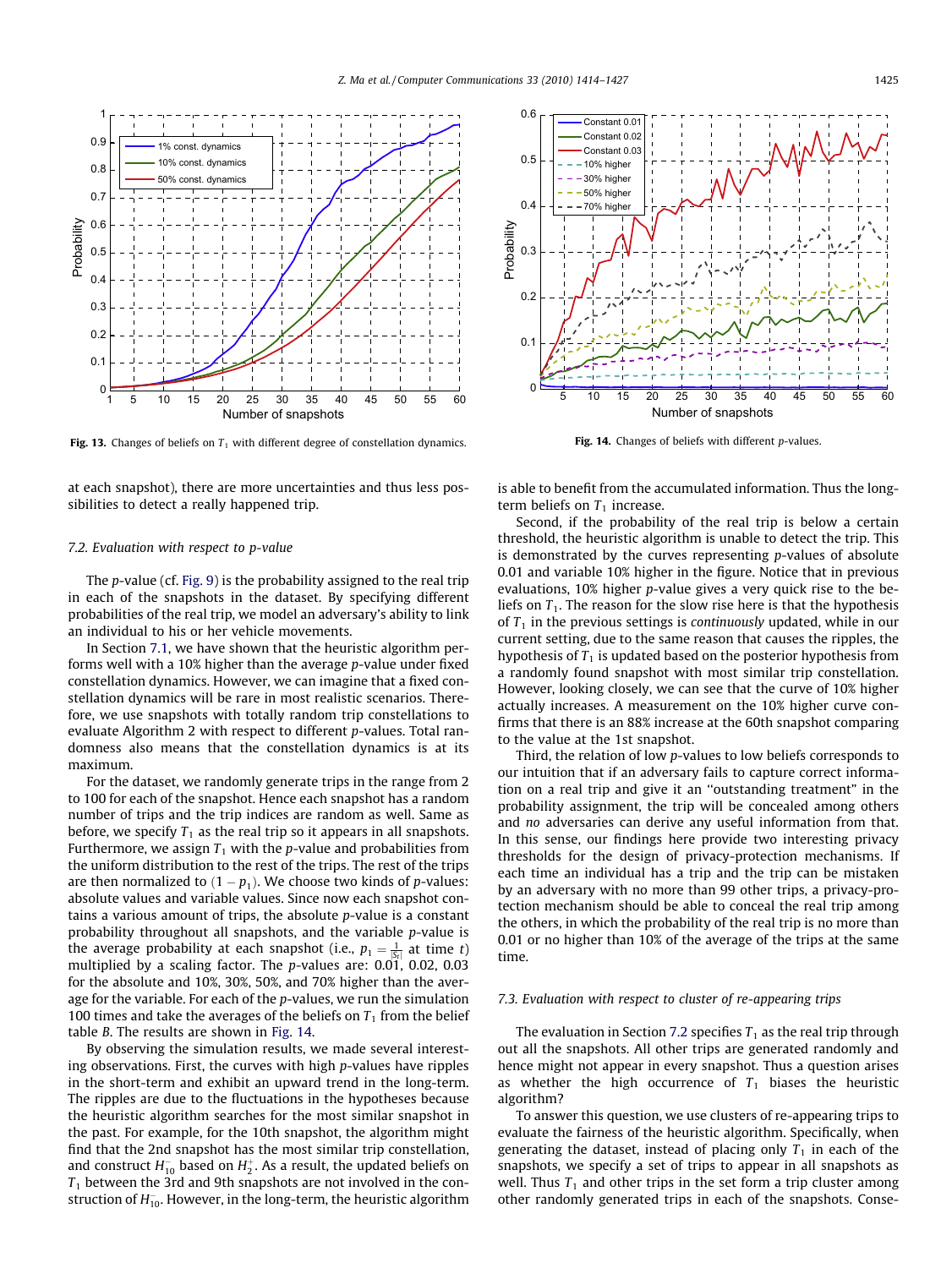<span id="page-12-0"></span>

Fig. 15. Beliefs on trip clusters at 60th snapshot.

quently, the hypotheses of all trips in the cluster will be updated by the heuristic algorithm at the same time. Then we can check whether the hypothesis of  $T_1$  is treated equally as the others in the cluster.

For simulations, we generate 60 snapshots with maximum 100 trips each. We specify three cluster sizes, i.e., 10 trips from  $T_1$  to  $T_{10}$ , 20 trips from  $T_1$  to  $T_{20}$ , and 50 trips from  $T_1$  to  $T_{50}$ . Each snapshot includes a trip cluster together with other randomly generated trips. We assign a 10% higher than the average probability to  $T_1$ . The rest of the trips are assigned probabilities from the uniform distribution. For each cluster size, we run the simulation 100 times. Then we take the averaged beliefs corresponding to the trips in the cluster at the 60th snapshot from the belief table B. The results are shown in Fig. 15. As clearly demonstrated by the figure,  $T_1$ has the highest belief at the 60th snapshot for all three cluster sizes. Thus we conclude that the occurrence of a trip does not bias the heuristic algorithm, and the algorithm performs correctly.

Based on the simulation results, we conclude that the heuristic algorithm is robust and powerful to process, propagate, and reflect the accumulated information in the location privacy metric under dynamic situations.

### 8. Related work

Anonymity and (un)linkability are two of the common approaches to express user privacy in communication systems. A definition on these two terms is given in [\[27\]](#page-13-0) and unlinkability is further refined in [\[32\].](#page-13-0)

The size of the anonymity set, e.g., k-anonymity [\[33\],](#page-13-0) is a popular quantitative measurement of anonymity. Gruteser and Grunwald [\[13\]](#page-13-0) apply k-anonymity to the design of a cloaking algorithm for anonymous usage of location information, and show that a quantitative privacy measurement is crucial in the development of privacy-protection mechanisms. The authors of [\[30,5\]](#page-13-0) point out that the size of the anonymity set does not reflect different probabilities of the members in the set, and propose to use entropy of the anonymity set as the metric for anonymity for mix networks.

A main feature of location privacy is user movements, which is not explicitly captured and expressed by anonymity set. Hung et al. [\[19\]](#page-13-0) propose geographical anonymity set, which is a set of user identifiers that forms an anonymity set geographically due to their indistinguishable movements in space and time. Beresford et al. [\[2\]](#page-13-0) propose the concept of mix zone, an area in which users' movements cannot be observed, and to use entropy of the mix zone to quantify the information obtained by an adversary on the user movements through mix zones. Applying the same principle, the authors in [\[4,10\]](#page-13-0) use the entropy provided by the mix zones to evaluate the level of location privacy achieved by the vehicles in vehicular ad hoc neworks (VANET). In [\[9\],](#page-13-0) a flow-based metric is proposed to measure the effectiveness of mix zones and use it as a basis for the optimal placement of mix zones in mobile networks.

Tracking, which learns a vehicle's movement by linking a series of messages from that vehicle, is another common approach to measure location privacy. Gruteser and Hoh [\[14\]](#page-13-0) propose to use tracking algorithms to characterize the level of location privacy. Sampigethaya et al. [\[28\]](#page-13-0) use maximum tracking time to evaluate the location privacy of vehicles in VANET. Hoh et al. [\[17\]](#page-13-0) use the mean time to confusion to measure the privacy level of vehicles sending GPS traces in a traffic monitoring system. Fischer et al. [\[8\]](#page-13-0) propose to measure unlinkability of sender-message relations based on the outer and inner structures of the set partitions of the observed messages. Most approaches to location privacy focus on location information. In [\[23\],](#page-13-0) we propose that metrics for location privacy in vehicular communication systems should take both individuals and their vehicle trips into consideration.

The impact of accumulated information on location privacy has not been explicitly addressed in most of these approaches so far. Mostly, it is assumed that an adversary's knowledge on a system already reflects its long-term observations at the time of attack. For example, in most of the mix zone approaches, an adversary is assumed to have the statistical data on the user mobility in the mix zone. Empirical studies such as [\[21\]](#page-13-0) use two weeks of recorded pseudonymous location tracks to infer home addresses and identities of the drivers with partial successes. Outside the communication domain, the authors of [\[35\]](#page-13-0) find out that snapshot-based, time-invariant approaches cannot cope with the emergence of time series data mining, and propose to add the time dimension to the current research on privacy-preserving data mining.

#### 9. Conclusion and outlook

In this paper, we present our approaches and algorithms in the form of a trip-based location privacy metric for measuring long-term location privacy of the users of vehicular communication systems. To precisely reflect underlying privacy values in vehicular communication systems, we take accumulated information into consideration. We develop approaches and algorithms to model, process, propagate, and reflect the impact of accumulated information in privacy measurements. Moreover, in this paper we present two algorithms to apply the Bayesian method to process and propagate accumulated information amongmultiple snapshots along the timeline. Specifically, the first algorithm propagates information among snapshots with exactly matching trip constellations. The second algorithm is a heuristic extension to the first one, which is robust to function on snapshots with highly dynamic trip constellations. We also design methods to evaluate the feasibility and correctness of the approaches and algorithms by various case studies and extensive simulations. We show in this paper that accumulated information can have significant impacts on the level of location privacy. The results and findings in this paper provides some valuable insights into location privacy, which contribute to the development of future-proof, privacy-preserving vehicular communication systems.

An important aspect of our work is to demonstrate the practicability and feasibility of using the trip-based location privacy metric to measure privacy values and improve privacy-enhanced designs in vehicular communication systems. For this reason, we have